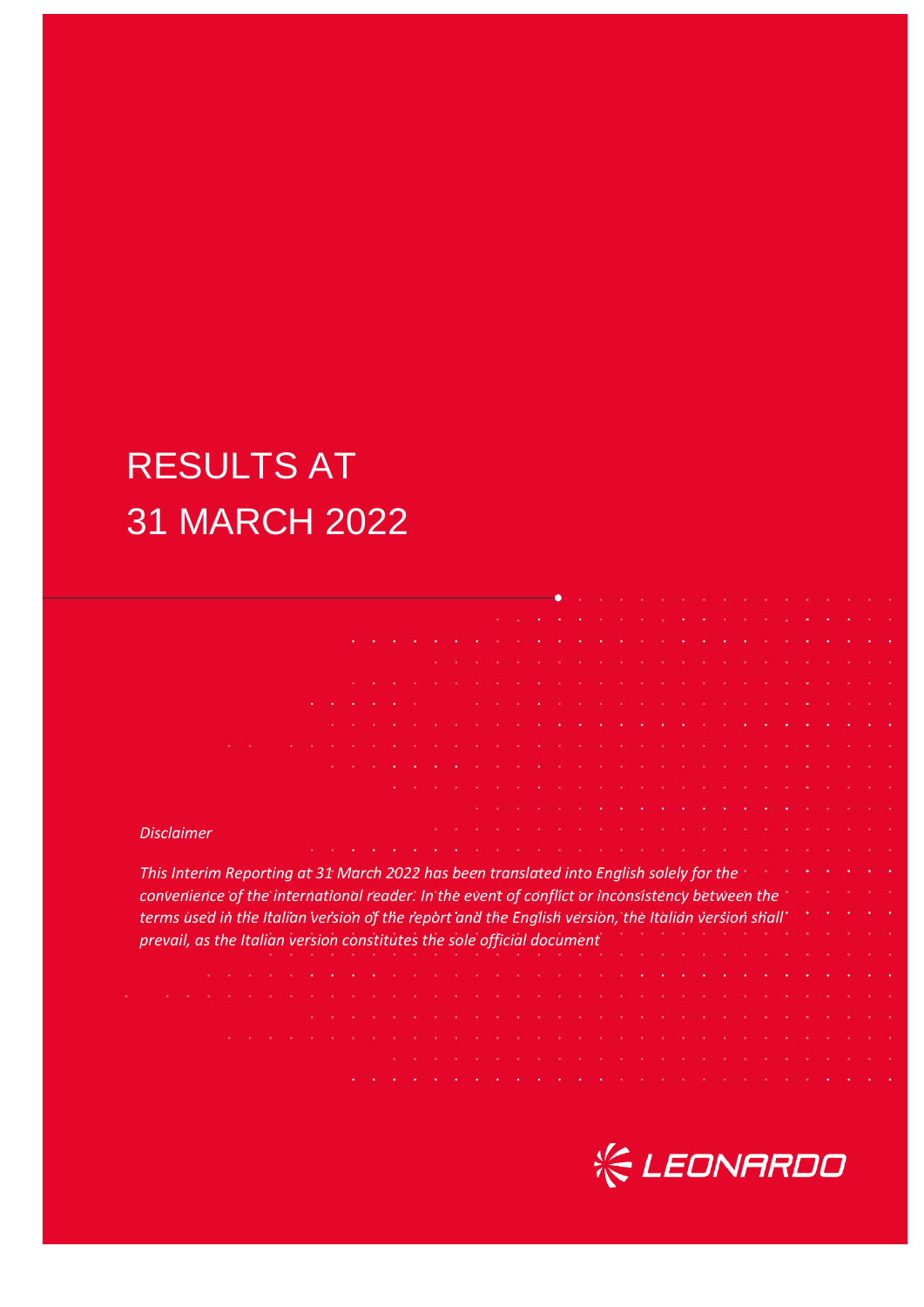#### **RESULTS AT 31 MARCH 2022**

#### **CONTENTS**

| $\mathbf{1}$ .     |                                                                                 |  |
|--------------------|---------------------------------------------------------------------------------|--|
| $\overline{2}$ .   |                                                                                 |  |
| $\mathcal{A}$ .    |                                                                                 |  |
| $\boldsymbol{A}$ . |                                                                                 |  |
|                    |                                                                                 |  |
|                    |                                                                                 |  |
|                    | MAIN TRANSACTIONS OF THE FIRST 3 MONTHS OF 2022 AND SIGNIFICANT EVENTS OCCURRED |  |
|                    |                                                                                 |  |
|                    |                                                                                 |  |
|                    |                                                                                 |  |
|                    |                                                                                 |  |
|                    |                                                                                 |  |
| $\bullet$          |                                                                                 |  |

DECLARATION OF THE OFFICER IN CHARGE OF FINANCIAL REPORTING PURSUANT TO ART. 154-BIS, PARAGRAPH 2, OF LEGISLATIVE DECREE NO. 58/98 AS AMENDED AND SUPPLEMENTED . 23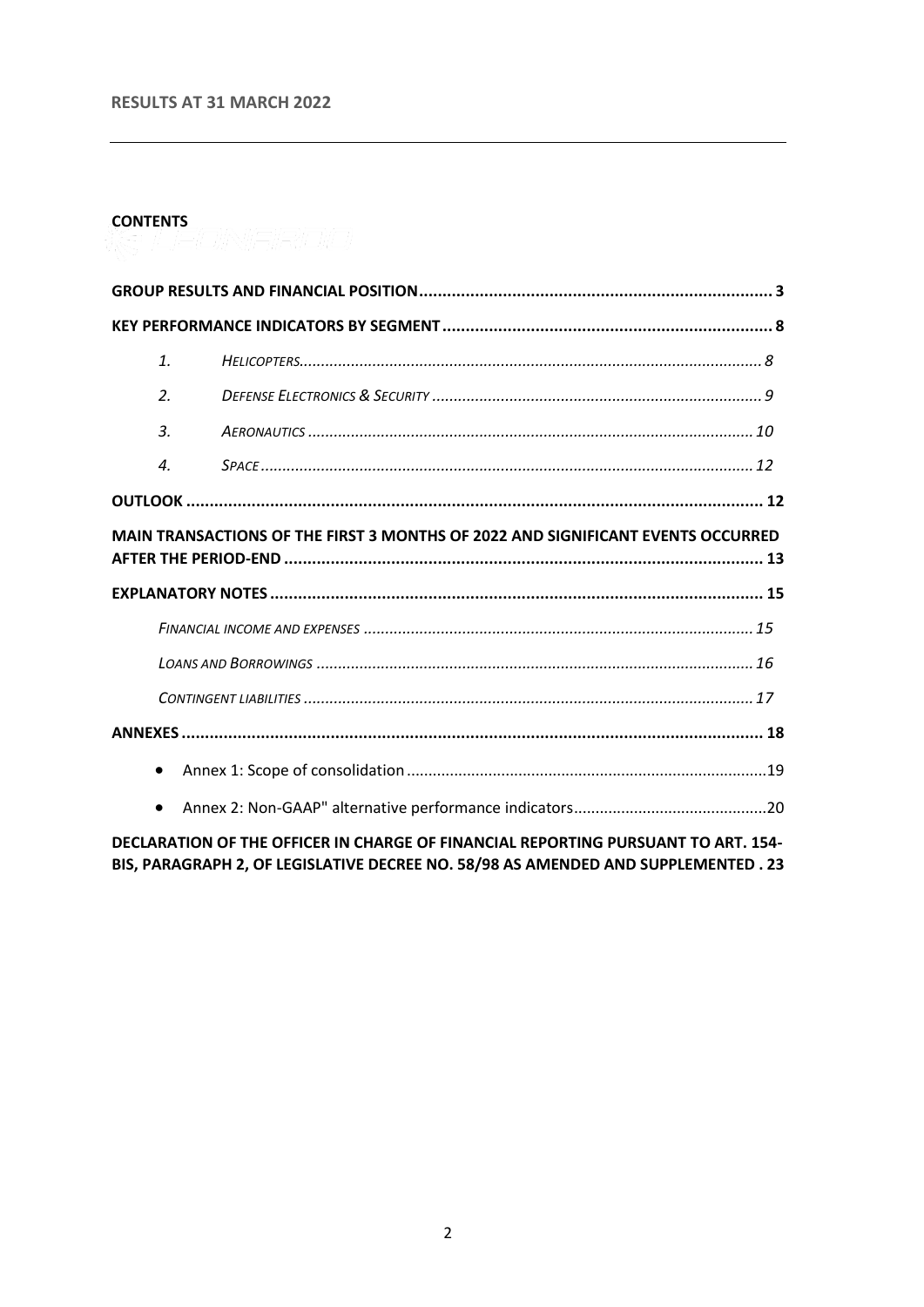## **GROUP RESULTS AND FINANCIAL POSITION**

<span id="page-2-0"></span>The results of these first three months of 2022 reflect the path to growth and increased profitability expected starting from 2020. The volume of new orders continued to increase significantly, as well as Revenues and EBITA in all the main Business areas.

The cash flows, although affected by the usual interim performance characterised by significant outflows in the first part of the year, are clearly improving compared to the same period of the prior year.

The Group Net Debt figure reflects the acquisition of the 25.1% investment in the German company Hensoldt (€mil. 606, plus related transaction costs) occurred at the beginning of January 2022.

#### **Key performance indicators ("KPI")**

Below are the key performance indicators by sector:

|                                 | <b>March 2021</b> | <b>March 2022</b> | <b>Change</b> | 2021   |
|---------------------------------|-------------------|-------------------|---------------|--------|
| New orders                      | 3,421             | 3,789             | 10.8%         | 14,307 |
| Order backlog                   | 36,414            | 36,278            | $(0.4\%)$     | 35,534 |
| Revenue                         | 2,790             | 3,006             | 7.7%          | 14,135 |
| <b>EBITDA</b>                   | 202               | 251               | 24.3%         | 1,626  |
| <b>EBITA</b>                    | 95                | 132               | 38.9%         | 1,123  |
| <b>ROS</b>                      | 3.4%              | 4.4%              | 1.0 p.p.      | 7.9%   |
| EBIT                            | 75                | 123               | 64.0%         | 911    |
| <b>EBIT Margin</b>              | 2.7%              | 4.1%              | 1.4 p.p.      | 6.4%   |
| Net Result before extraordinary |                   |                   | 3800.0%       |        |
| transactions                    | (2)               | 74                |               | 587    |
| Net result                      | (2)               | 74                | 3800.0%       | 587    |
| Group Net Debt                  | 4,640             | 4,788             | 3.2%          | 3,122  |
| <b>FOCF</b>                     | (1, 422)          | (1,080)           | 24.1%         | 209    |
| <b>ROI</b>                      | 10.0%             | 10.8%             | 0.8 p.p.      | 12.4%  |
| Workforce                       | 49,780            | 50,106            | 0.7%          | 50,413 |

Please refer to Annex 2 on "Non-GAAP performance indicators" for definitions.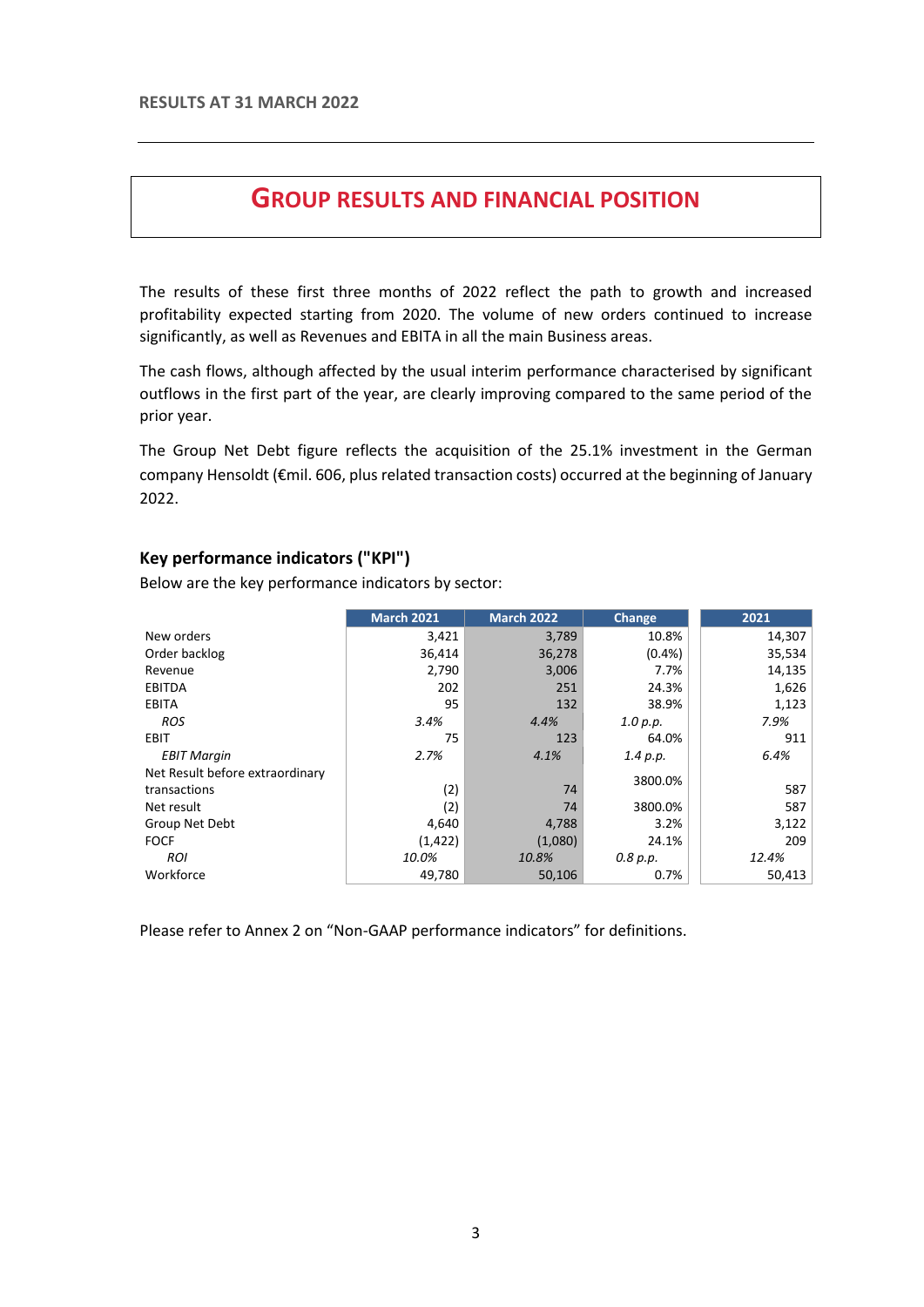#### **RESULTS AT 31 MARCH 2022**

|                                |                      | <b>31 March 2021</b>               |                |              |            |  |  |  |  |
|--------------------------------|----------------------|------------------------------------|----------------|--------------|------------|--|--|--|--|
|                                | <b>New</b><br>orders | <b>Order backlog</b><br>at 31 Dec. | <b>Revenue</b> | <b>EBITA</b> | <b>ROS</b> |  |  |  |  |
| <b>Helicopters</b>             | 855                  | 12,377                             | 792            | 31           | 3.9%       |  |  |  |  |
| Defense Electronics & Security | 2,133                | 14,237                             | 1,494          | 127          | 8.5%       |  |  |  |  |
| Aeronautics                    | 621                  | 10,033                             | 611            | (13)         | $(2.1\%)$  |  |  |  |  |
| of which Aircrafts (*)         | 595                  |                                    | 510            | 47           | 9.2%       |  |  |  |  |
| of which Aerostructures (*)    | 36                   |                                    | 111            | (46)         | $(41.4\%)$ |  |  |  |  |
| of which GIE ATR               | n.a.                 |                                    | n.a.           | (14)         | n.a.       |  |  |  |  |
| Space                          |                      |                                    |                | 3            | n.a.       |  |  |  |  |
| Other activities               | 56                   | 48                                 | 97             | (53)         | (54.6%)    |  |  |  |  |
| Eliminations                   | (244)                | (1, 161)                           | (204)          |              | n.a.       |  |  |  |  |
| <b>Total</b>                   | 3,421                | 35,534                             | 2,790          | 95           | 3.4%       |  |  |  |  |

|                                |                      | <b>31 March 2022</b> |                |              |            |  |  |  |
|--------------------------------|----------------------|----------------------|----------------|--------------|------------|--|--|--|
|                                | <b>New</b><br>orders | <b>Order backlog</b> | <b>Revenue</b> | <b>EBITA</b> | <b>ROS</b> |  |  |  |
| Helicopters                    | 863                  | 12,318               | 923            | 36           | 3.9%       |  |  |  |
| Defense Electronics & Security | 2,154                | 14,632               | 1,498          | 146          | 9.7%       |  |  |  |
| Aeronautics                    | 868                  | 10,206               | 687            | (4)          | $(0.6\%)$  |  |  |  |
| of which Aircrafts (*)         | 781                  |                      | 571            | 52           | 9.1%       |  |  |  |
| of which Aerostructures (*)    | 94                   |                      | 123            | (46)         | (37.4%)    |  |  |  |
| of which GIE ATR               | n.a.                 |                      | n.a.           | (10)         |            |  |  |  |
| Space                          |                      |                      |                |              | n.a.       |  |  |  |
| Other activities               | 68                   | 295                  | 135            | (53)         | (39.3%)    |  |  |  |
| Eliminations                   | (164)                | (1, 173)             | (237)          |              | n.a.       |  |  |  |
| Total                          | 3,789                | 36,278               | 3,006          | 132          | 4.4%       |  |  |  |
|                                |                      |                      |                |              |            |  |  |  |

|                                |            |                      | Change %       |              |            |  |
|--------------------------------|------------|----------------------|----------------|--------------|------------|--|
|                                | <b>New</b> | <b>Order backlog</b> | <b>Revenue</b> | <b>EBITA</b> | <b>ROS</b> |  |
|                                | orders     |                      |                |              |            |  |
| Helicopters                    | 0.9%       | $(0.5\%)$            | 16.5%          | 16.1%        | 0.0 p.p.   |  |
| Defense Electronics & Security | 1.0%       | 2.8%                 | 0.3%           | 15.0%        | 1.2 p.p.   |  |
| Aeronautics                    | 39.8%      | 1.7%                 | 12.4%          | 69.2%        | 1.5 p.p.   |  |
| of which Aircrafts (*)         | 31.3%      |                      | 12.0%          | 10.6%        | (0.1) p.p. |  |
| of which Aerostructures (*)    | 161.1%     |                      | 10.8%          | $0.0\%$      | 4.0 p.p.   |  |
| of which GIE ATR               | n.a.       |                      | n.a.           | 28.6%        | n.a.       |  |
| Space                          | n.a.       | n.a.                 | n.a.           | 133.3%       | n.a.       |  |
| Other activities               | 21.4%      | 514.6%               | 39.2%          | 0.0%         | 15.3 p.p.  |  |
| Eliminations                   | n.a.       | n.a.                 | n.a.           | n.a.         | n.a.       |  |
| Total                          | 10.8%      | 2.1%                 | 7.7%           | 38.9%        | 1.0 p.p.   |  |
|                                |            |                      |                |              |            |  |

*(\*) Amounts before infra-Segment eliminations*

#### **Commercial performance**

**New orders** came to €bil. 3.8, significantly increased (+10.8%) compared to the first quarter of 2021.

The order backlog ensures a coverage in terms of production slightly higher than 2.5 years. The book to bill ratio (the ratio of New Orders for the period to Revenues) is higher than 1.2.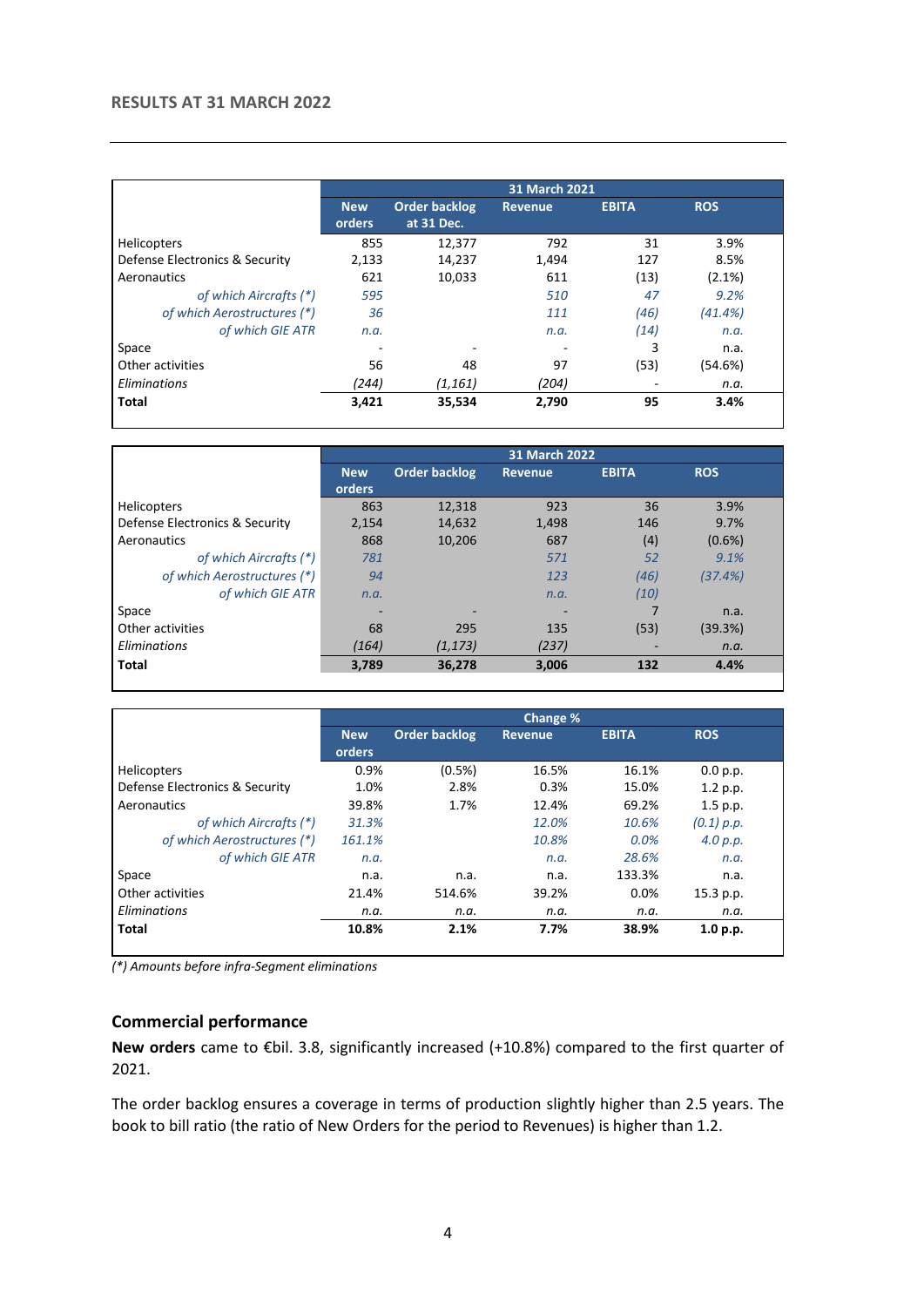#### **Business performance.**

**Revenues** of the first quarter (€bil. 3.0) showed a sharp increase (about +8%) compared to the first quarter of 2021 ( $\epsilon$ bil. 2.8) strongly affected by the performance of Helicopters and by the higher production volumes of the Aircraft Division.

**EBIT,** equal to €mil. 123, benefitted from an improvement of EBITA, compared to the first quarter of 2021 (€mil. 75). At EBIT level, non-recurring costs showed a significant decrease vis-à-vis the decision to stop classifying – starting from 2022 – the charges linked to the COVID-19 emergency within recurring costs included in EBITA. Overall, EBIT showed an increase of 64%.

**EBIT,** equal to €mil. 123, benefitted from an improved profitability at EBITA level, compared to the first quarter of 2021 (€mil. 75), despite the decision to stop classifying – starting from 2022 – the charges linked to the COVID-19 emergency within recurring costs included in EBITA and no longer within non-recurring costs that, accordingly, decreased significantly. Overall, EBIT showed an increase of 64%.

The **Net result before extraordinary transactions**, amounting to €mil. 74 (negative for €mil. 2 in the first quarter of 2021), is equal to the **Net Result** and benefitted from the EBIT performance, as well as from lower financial and tax charges.

|                                                    | For the 3 months ended |         |               |          |
|----------------------------------------------------|------------------------|---------|---------------|----------|
|                                                    | 31 March               |         | <b>Change</b> | % Change |
| $(\epsilon$ millions)                              | 2021                   | 2022    |               |          |
| Revenue                                            | 2,790                  | 3,006   | 216           | 7.7%     |
| Purchases and personnel expenses                   | (2,587)                | (2,786) |               |          |
| Other net operating income/(expenses)              | (2)                    | 18      |               |          |
| Equity-accounted strategic investments             | 1                      | 13      |               |          |
| Amortisation, depreciation and write-offs          | (107)                  | (119)   |               |          |
| <b>EBITA</b>                                       | 95                     | 132     | 37            | 38.9%    |
| <b>ROS</b>                                         | 3.4%                   | 4.4%    | 1.0 p.p.      |          |
| Non-recurring income/(expenses)                    | (11)                   | (1)     |               |          |
| Restructuring costs                                | (4)                    | (2)     |               |          |
| Amortisation of intangible assets acquired as part |                        |         |               |          |
| of business combinations                           | (5)                    | (6)     |               |          |
| <b>EBIT</b>                                        | 75                     | 123     | 48            | 64.0%    |
| <b>EBIT Margin</b>                                 | 2.7%                   | 4.1%    | 1.4 p.p.      |          |
| Net financial income/(expenses)                    | (46)                   | (30)    |               |          |
| Income taxes                                       | (31)                   | (19)    |               |          |
| Net Result before extraordinary transactions       | (2)                    | 74      | 76            | 3800.0%  |
| Net result related to discontinued operations and  |                        |         |               |          |
| extraordinary transactions                         |                        |         |               |          |
| Net result attributable to:                        | (2)                    | 74      | 76            | 3800.0%  |
| - owners of the parent                             | (2)                    | 74      |               |          |
| - non-controlling interests                        |                        |         |               |          |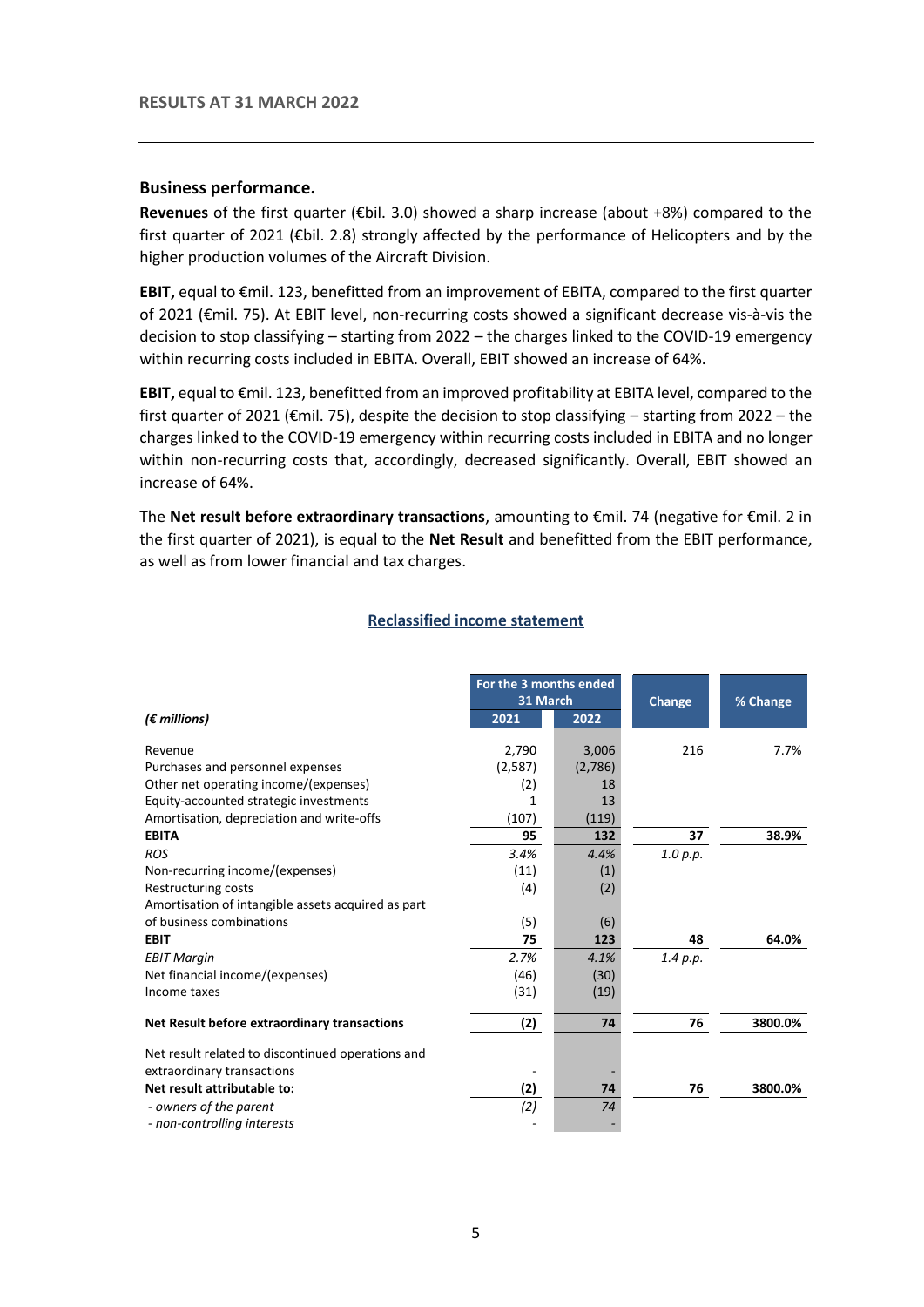#### **Financial performance**

**FOCF** in the first quarter of 2022, which was negative for €mil. 1,080, showed a significant improvement (24%) compared to the first quarter of 2021 (negative for €mil. 1,422). This result, although confirming the usual interim trend that is characterised by significant cash absorptions in the first part of the year, reflects the expected positive trend towards improvement.

#### **Reclassified cash flow statement**

|                                               | For the 3 months ended<br>31 March |          | Change | % Change |
|-----------------------------------------------|------------------------------------|----------|--------|----------|
| $(\epsilon$ millions)                         | 2021                               | 2022     |        |          |
| Cash flows used in operating activities       | (1, 312)                           | (978)    |        |          |
| Dividends received                            |                                    |          |        |          |
| Cash flows from ordinary investing activities | (110)                              | (103)    |        |          |
| <b>Free Operating Cash Flow (FOCF)</b>        | (1, 422)                           | (1,080)  | 342    | 24.1%    |
| Strategic investments                         |                                    | (608)    |        |          |
| Change in other investing activities          | 2                                  |          |        |          |
| Net change in loans and borrowings            | (402)                              | (418)    |        |          |
| Net increase (decrease) in cash and cash      |                                    |          |        |          |
| equivalents                                   | (1,822)                            | (2, 105) |        |          |
| Cash and cash equivalents at 1 January        | 2,213                              | 2,479    |        |          |
| Exchange rate differences and other changes   | 17                                 | q        |        |          |
| Cash and cash equivalents at 31 March         | 408                                | 383      |        |          |

The **Group Net Debt**, equal to €mil. 4,788, showed an increase compared to 31 December 2021 (€mil. 3,122), mainly as a result of the abovementioned FOCF performance as well as of the acquisition, completed in January 2022, of the investment in Hensoldt AG and the share of related transaction costs paid.

The acquisition of the aforesaid investment is also reflected in the increase in non-current assets.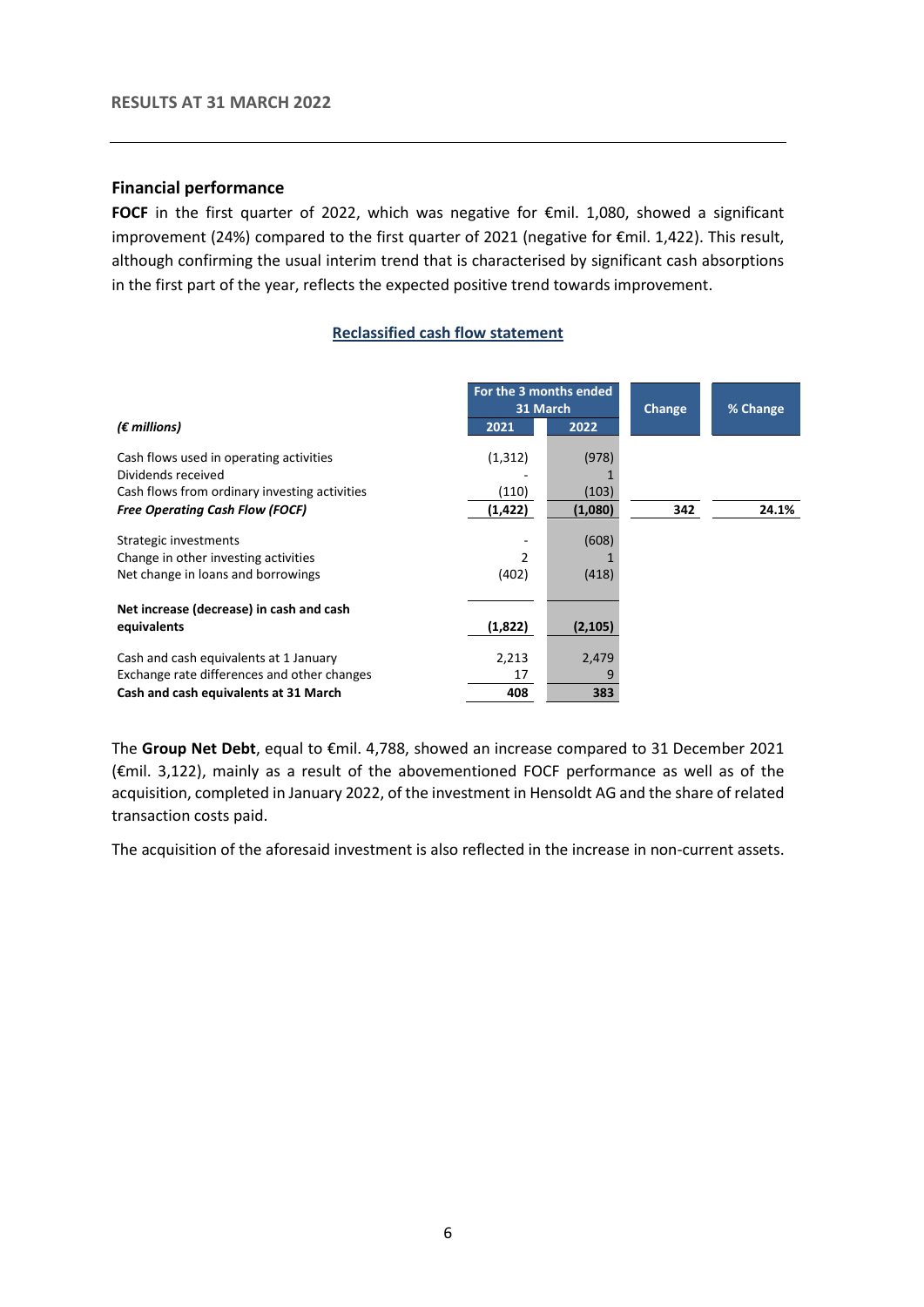

**Changes in Group Net Debt**

#### **Reclassified statement of financial position**

|                                                  | 31 March 2021 | 31 December<br>2021 | 31 March 2022     |
|--------------------------------------------------|---------------|---------------------|-------------------|
| $(E \text{ millions})$                           |               |                     |                   |
| Non-current assets                               | 12,186        | 12,810              | 13,479            |
| Non-current liabilities                          | (1,986)       | (2,216)             | (2, 150)          |
| Capital assets                                   | 10,200        | 10,594              | 11,329            |
| Inventories                                      | 2,232         | 1,292               | 1,547             |
| Trade receivables                                | 2,866         | 3,203               | 3,418             |
| Trade payables                                   | (3, 164)      | (3,372)             | (2,859)           |
| <b>Working capital</b>                           | 1,934         | 1,123               | 2,106             |
| Provisions for short-term risks and charges      | (1,283)       | (1, 111)            | (1, 119)          |
| Other net current assets (liabilities)           | (710)         | (1,046)             | (981)             |
| Net working capital                              | (59)          | (1,034)             | 6                 |
| Net invested capital                             | 10,141        | 9,560               | 11,335            |
| Equity attributable to the Owners of the         |               |                     |                   |
| Parent                                           | 5,491         | 6,428               | 6,521             |
| Equity attributable to non-controlling interests | 11            | 27                  | 27                |
| <b>Equity</b>                                    | 5,502         | 6,455               | 6,548             |
| <b>Group Net Debt</b>                            | 4,640         | 3,122               | 4,788             |
| Net (assets)/liabilities held for sale           | (1)           | (17)                | $\left( 1\right)$ |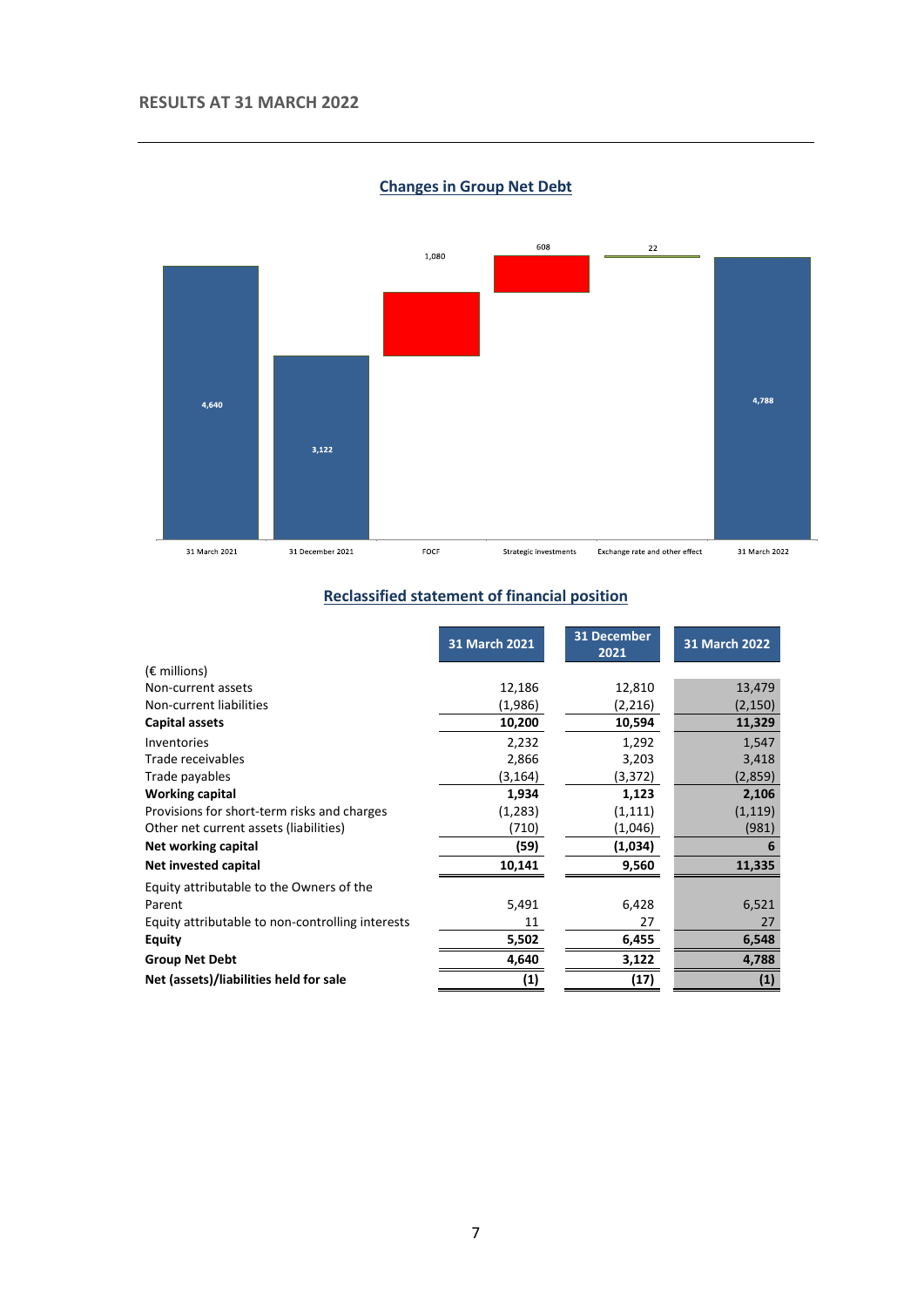### **KEY PERFORMANCE INDICATORS BY SEGMENT**

<span id="page-7-0"></span>Leonardo continued the path to growth in all sectors of its core business. The performance of New Orders, Revenues and EBITA by sector showed the following trend:



The business sectors are commented on below in terms of business and financial performance:

|                               |                               | 31 March<br>2021 | 31 March<br>2022 | <b>Change</b> | Change % |
|-------------------------------|-------------------------------|------------------|------------------|---------------|----------|
|                               |                               |                  |                  |               |          |
|                               | New orders                    | 855              | 863              | 8             | 0.9%     |
|                               | Order backlog at 31 Dec. 2021 | 12,377           | 12,318           | (59)          | (0.5%)   |
| 1. Helicopters                | Revenue                       | 792              | 923              | 131           | 16.5%    |
|                               | <b>EBITA</b>                  | 31               | 36               | 5             | 16.1%    |
|                               | <b>ROS</b>                    | 3.9%             | 3.9%             |               | 0.0 p.p. |
|                               |                               |                  |                  |               |          |
|                               | New orders                    | 2,133            | 2,154            | 21            | 1.0%     |
| <b>2. Defense Electronics</b> | Order backlog at 31 Dec. 2021 | 14,237           | 14,632           | 395           | 2.8%     |
|                               | Revenue                       | 1,494            | 1,498            | 4             | 0.3%     |
| & Security                    | <b>EBITA</b>                  | 127              | 146              | 19            | 15.0%    |
|                               | <b>ROS</b>                    | 8.5%             | 9.7%             |               | 1.2 p.p. |
|                               |                               |                  |                  |               |          |
|                               | New orders                    | 621              | 868              | 247           | 39.8%    |
|                               | Order backlog at 31 Dec. 2021 | 10,033           | 10,206           | 173           | 1.7%     |
| <b>3. Aeronautics</b>         | Revenue                       | 611              | 687              | 76            | 12.4%    |
|                               | <b>EBITA</b>                  | (13)             | (4)              | 9             | 69.2%    |
|                               | <b>ROS</b>                    | $(2.1\%)$        | $(0.6\%)$        |               | 1.5 p.p. |
|                               |                               |                  |                  |               |          |
| 4. Space                      | <b>EBITA</b>                  | 3                | $\overline{7}$   | 4             | 133.3%   |

#### 1. Helicopters

<span id="page-7-1"></span>The Sector shows an overall positive performance and increasing values, in line with the plan expectations. In particular, Revenues and EBITA grew by more than 16%, with profitability in line despite a mix of activities with higher pass-through volumes. During the period, 19 new helicopters were delivered, compared to 13 in the first quarter of 2021.

**New orders.** Among the main acquisitions for the period we note:

- The contract concerning the supply of 6 AW189 helicopters for the Rescue and Salvage Bureau of the Chinese Ministry of Transport;
- The order for the supply of 4 AW609 tiltrotors for a commercial flight operator;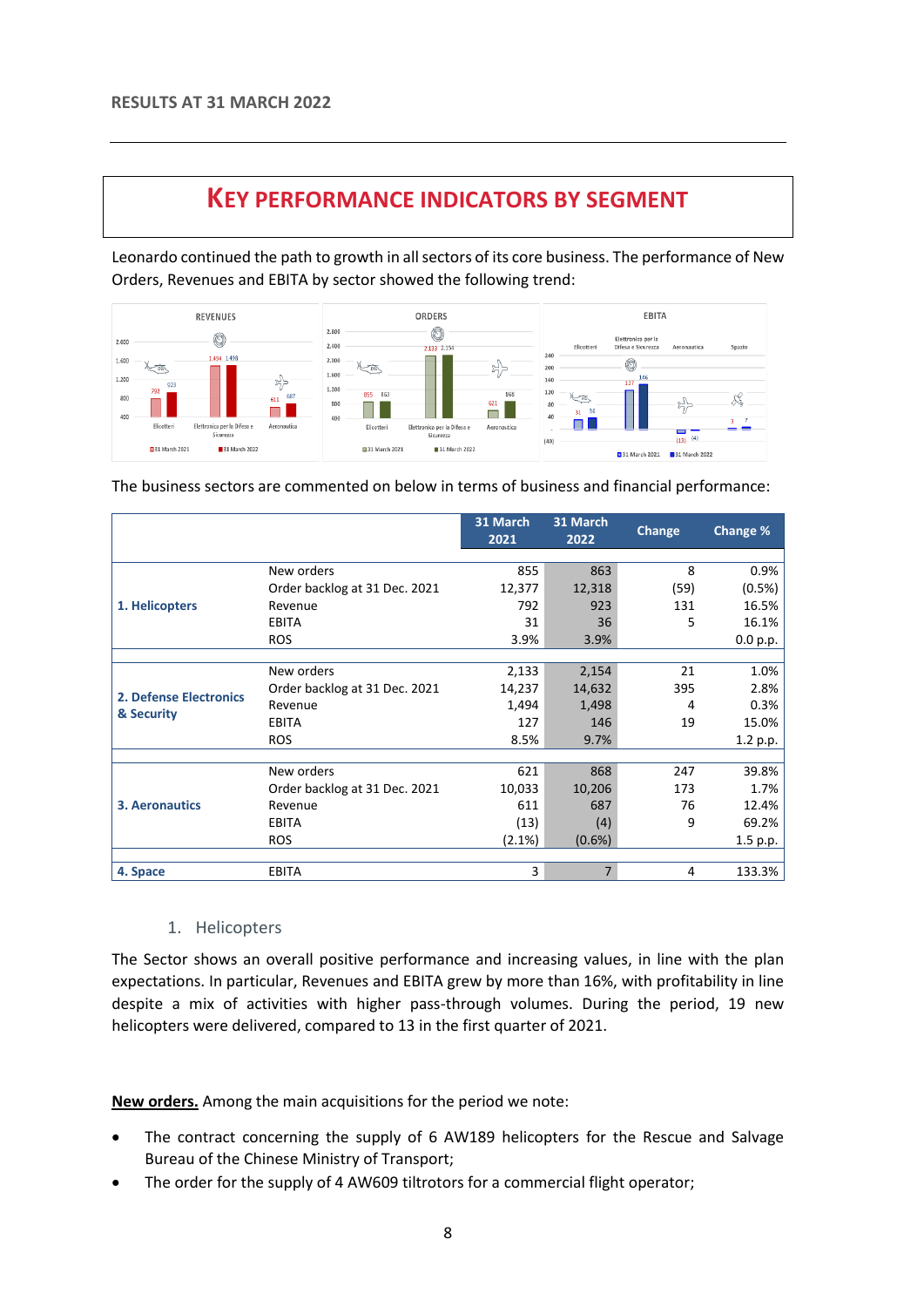The contract for the Mid Life Upgrade (MLU) of 1 AW101 helicopter of the Japan Maritime Self Defense Force.

**Revenues**. They were on the rise due to increased activities specifically on the NH90 programme for Qatar.

<span id="page-8-0"></span>**EBITA**. It showed an increase as a result of higher revenues, with profitability in line with that of the first quarter of 2021.

#### 2. Defense Electronics & Security

The first quarter of 2022 was characterised by a business performance in line with that of the comparative period, with volumes also basically in line. Profitability was on the rise in all the areas of operation in Europe and at Leonardo DRS, which continued to confirm the growth trend envisaged in the plan.

| 31 March 2021     | <b>New orders</b> | <b>Revenue</b> | <b>EBITA</b> | <b>ROS</b> |
|-------------------|-------------------|----------------|--------------|------------|
| <b>DES Europe</b> | 1,544             | 931            | 79           | 8.5%       |
| Leonardo DRS      | 593               | 565            | 48           | 8.5%       |
| Eliminations      | (4)               | (2)            | ۰            | n.a.       |
| <b>Total</b>      | 2,133             | 1,494          | 127          | 8.5%       |
| 31 March 2022     | <b>New orders</b> | <b>Revenue</b> | <b>EBITA</b> | <b>ROS</b> |
| DES Europe        | 1,489             | 955            | 91           | 9.5%       |
| Leonardo DRS      | 665               | 545            | 55           | 10.1%      |
| Eliminations      |                   | (2)            |              | n.a.       |
| <b>Total</b>      | 2,154             | 1,498          | 146          | 9.7%       |
| Change %          | <b>New orders</b> | <b>Revenue</b> | <b>EBITA</b> | <b>ROS</b> |
| <b>DES Europe</b> | (3.6%)            | 2.6%           | 15.2%        | 1.0 p.p.   |
| Leonardo DRS      | 12.1%             | (3.5%)         | 14.6%        | 1.6 p.p.   |
| Eliminations      | n.a.              | n.a.           | n.a.         | n.a.       |
| <b>Total</b>      | 1.0%              | 0.3%           | 15.0%        | 1.2 p.p.   |

#### **Key Performance Indicators of the sector**

*Average €/USD exchange rate: 1.1225 (first three months of 2022) and 1.2056 (first three months of 2021)*

**New Orders**. They were basically in line with the first quarter of 2021. The main acquisitions in the quarter concerned the Electronics Division and included the order for the supply of naval guns and related logistic support, with which four F126-class frigates for the German Navy will be equipped, the order for the provision of a combat system and related logistics for a special operations support unit, to support underwater operations and to rescue damaged submarines (Special and Diving Operations - Submarine Rescue Ship, SDO-SuRS).

As for Leonardo DRS, additional orders were gained for the production of next-generation of U.S. Army mission command computing systems called Mounted Family of Computer Systems (MFoCS) M-SHORAD (Manoeuvre-Short Range Air Defense) order for the initial supply of a Mission Equipment Package, which will be integrated into heavy Stryker-type vehicles and which will enable the neutralisation of low-altitude aerial threats, including remotely-controlled drones.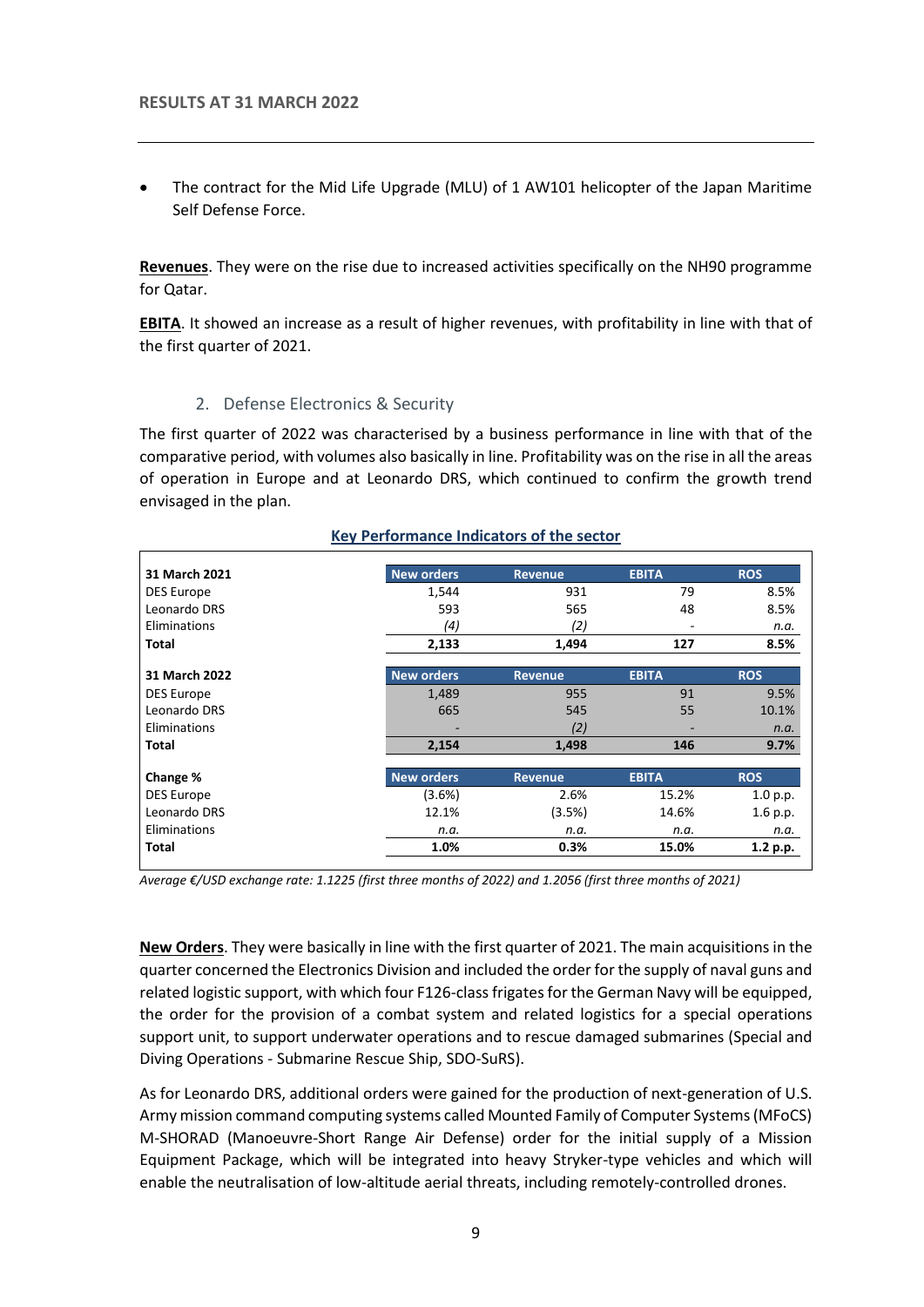**Revenues**. These were basically in line with the comparative period. As regards Leonardo DRS, it should be noted that last year volumes benefitted from the postponement of certain activities from 2020. This decline was partly mitigated by the positive effect of the USD/€ exchange rate.

**EBITA**. They increased in all the main European business areas and in particular in the Defense Systems. For Leonardo DRS, despite lower volumes, the growth in profitability that began last year is continuing, mainly due to the gradual shift from the development phase to the production phase of some programmes.

#### **Leonardo DRS data in USD**

|                         | <b>New orders</b> | <b>Revenue</b> | <b>EBITA</b> | ROS   |
|-------------------------|-------------------|----------------|--------------|-------|
| DRS (\$mil.) March 2021 | 715               | 681            | 58           | 8.5%  |
| DRS (\$mil.) March 2022 | 747               | 612            | 62           | 10.1% |
|                         |                   |                |              |       |

#### 3. Aeronautics

<span id="page-9-0"></span>The Sector showed an excellent performance in the Defense business area, while also recording the first signs of recovery in the regional transport sector, with the GIE-ATR consortium that recognised an increase in deliveries and orders. The Aerostructures Division continued working at lower capacity due to the slow recovery of the civil aviation business of major customers (Boeing and ATR).

From a production point of view:

- for the military programmes of the *Aircraft* Division 11 wings and 2 final assemblies were delivered to Lockheed Martin under the F-35 programme (12 wings and 2 final assemblies delivered in the first quarter of 2021). Furthermore, we must note other 2 deliveries of Typhoon aircraft to Kuwait (in addition to the first 2 deliveries in December 2021);
- for the Aerostructures Division 3 fuselage sections and 3 stabilisers were delivered under the B787 programme (10 fuselages and 6 stabilisers were delivered in the first quarter of 2021) and 2 fuselages were delivered under the ATR programme (3 in the first three months of the last year).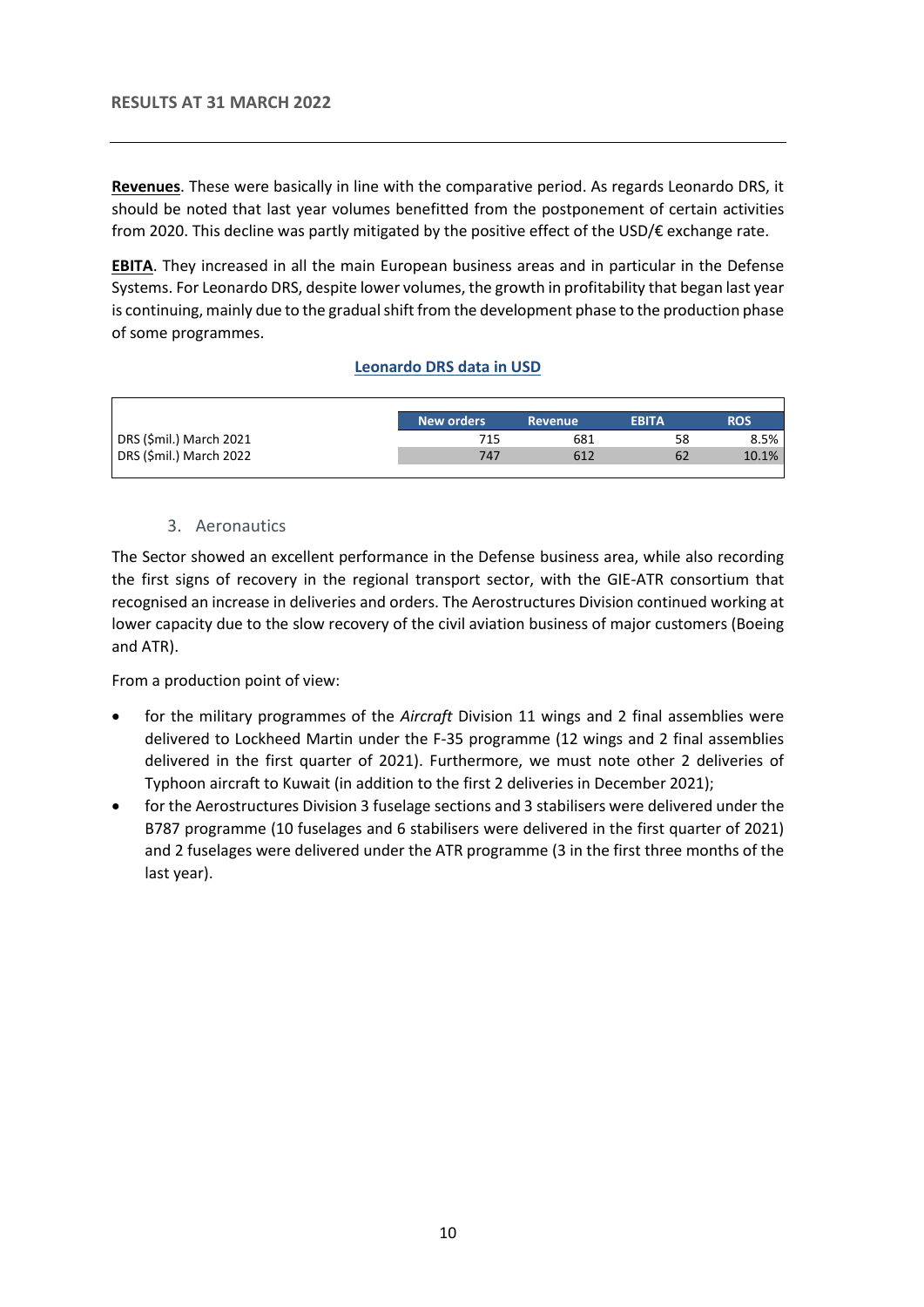| 31 March 2021  | <b>New</b><br>orders | <b>Revenue</b> | <b>EBITA</b> | <b>ROS</b>   |
|----------------|----------------------|----------------|--------------|--------------|
| Aircrafts      | 595                  | 510            | 47           | 9.2%         |
| Aerostructures | 36                   | 111            | (46)         | (41.4%)      |
| <b>GIE ATR</b> | n.a.                 | n.a.           | (14)         | n.a.         |
| Eliminations   | (10)                 | (10)           |              | n.a.         |
| <b>Total</b>   | 621                  | 611            | (13)         | (2.1%)       |
| 31 March 2022  | <b>New</b><br>orders | Revenue        | <b>EBITA</b> | <b>ROS</b>   |
| Aircrafts      | 781                  | 571            | 52           | 9.1%         |
| Aerostructures | 94                   | 123            | (46)         | (37.4%)      |
| <b>GIE ATR</b> | n.a.                 | n.a.           | (10)         | n.a.         |
| Eliminations   | (7)                  | (7)            |              | n.a.         |
| <b>Total</b>   | 868                  | 687            | (4)          | (0.6%)       |
| Change %       | <b>New</b><br>orders | <b>Revenue</b> | <b>EBITA</b> | <b>ROS</b>   |
| Aircrafts      | 31.3%                | 12.0%          | 10.6%        | $(0.1)$ p.p. |
| Aerostructures | 161.1%               | 10.8%          | 0.0%         | 4.0 p.p.     |
| <b>GIE ATR</b> | n.a.                 | n.a.           | 28.6%        | n.a.         |
| Eliminations   | n.a.                 | n.a.           | n.a.         | n.a.         |
| <b>Total</b>   | 39.8%                | 12.4%          | 69.2%        | 1.5 p.p.     |

#### **Key Performance Indicators for the sector**

**New Orders**: They showed an increase compared to the first quarter of 2021 due to major orders gained in the Aircraft Division. More in detail:

- the *Aircraft* Division recorded orders higher than those of the first quarter of 2021 thanks to the acquisition of the order for the remotely piloted aircraft system Euromale and for 1 C-27J aircraft to the Slovenian MoD, in addition to further orders on the JSF (Joint Strike Fighter) and logistic support programmes for Typhoon aircraft;
- the *Aerostructures* Division benefitted from higher orders from Airbus for the A220 and A321 programmes and from the agreement for Tooling Refurbishment on the B767 programme. Vice versa, no new orders were placed by customers Boeing (B787 programme) and the GIE consortium.

**Revenues**. They were on the rise as a result of higher volumes in the *Aircraft* Division and, to a lesser extent, in the *Aerostructures* Division; in particular, we must note:

- Higher production volumes in the Aircraft Division, on the business lines of the defence for the Kuwait programme and of the Airlifters for the new C-27J order within Europe;
- Increase in the Aerostructures Division, which benefitted from higher production rates on the Airbus programmes.

**EBITA**. It showed growth as a result of a higher contribution on the part of the Aircraft Division and a partial recovery in the business of the GIE-ATR consortium. Specifically:

• the *Aircraft* Division benefitted from higher volumes, confirming the high level of profitability;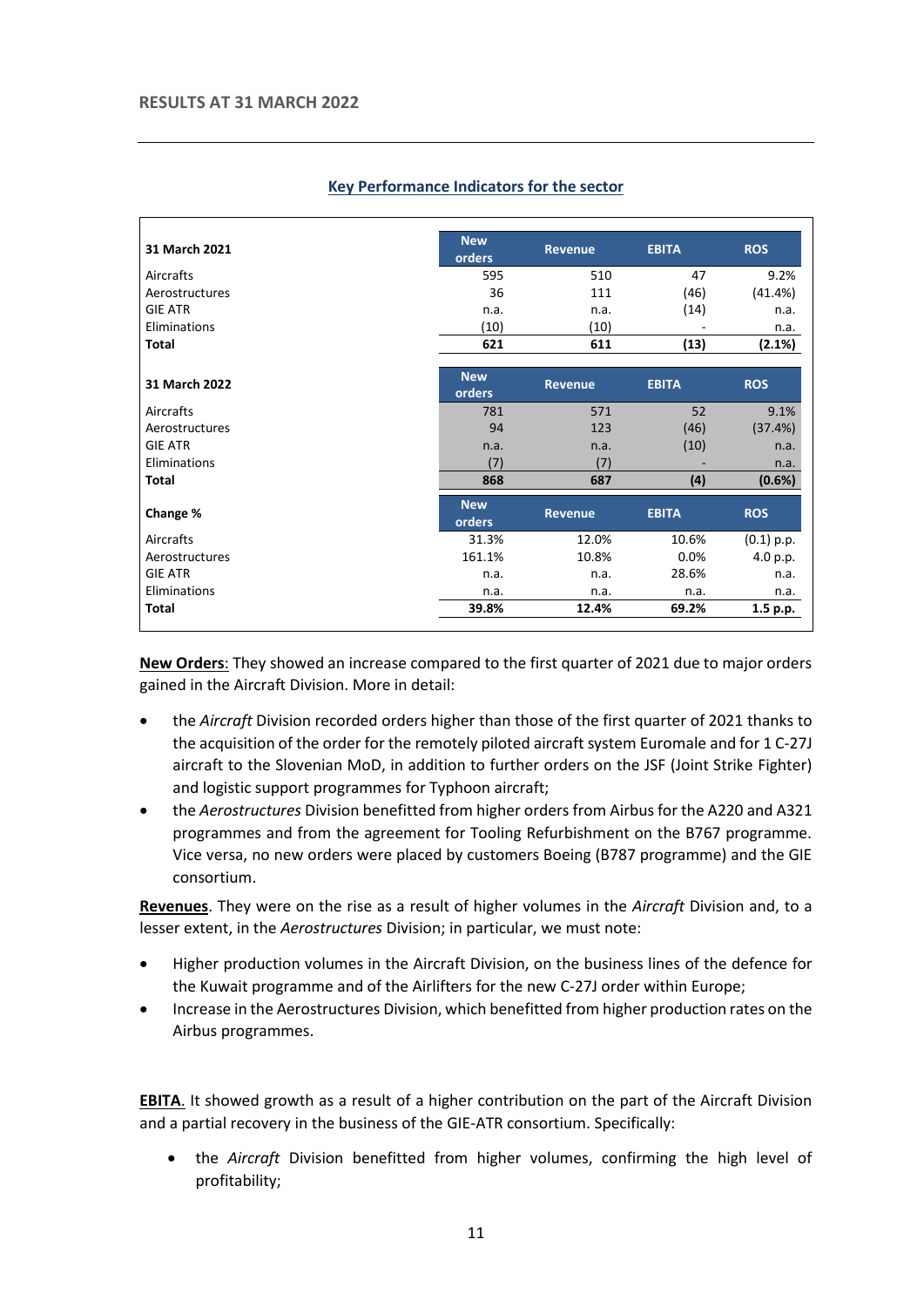- the GIE-ATR consortium recorded improved results compared to those of the first quarter of 2021 thanks to the deliveries made in the quarter (no. 2 deliveries compared to no deliveries in the first quarter of 2021);
- the *Aerostructures* Division, since the problems continued related to production sites working at lower capacity, confirmed difficulties in terms of EBITA, as already highlighted in the first quarter of 2021, although profitability showed signs of recovery thanks to a slight increase in production volumes.
	- 4. Space

<span id="page-11-0"></span>The first quarter of 2022 showed improved results that benefitted from higher production volumes and improved profitability in the manufacturing segment. The segment of satellite services confirmed a solid profitability already recorded in the first quarter of 2021.

# **OUTLOOK**

<span id="page-11-1"></span>In view of the results achieved in the first quarter of 2022 and the expectations for the coming periods, we confirm the guidance for the entire year as drawn up when preparing the annual financial statements as at 31 December 2021.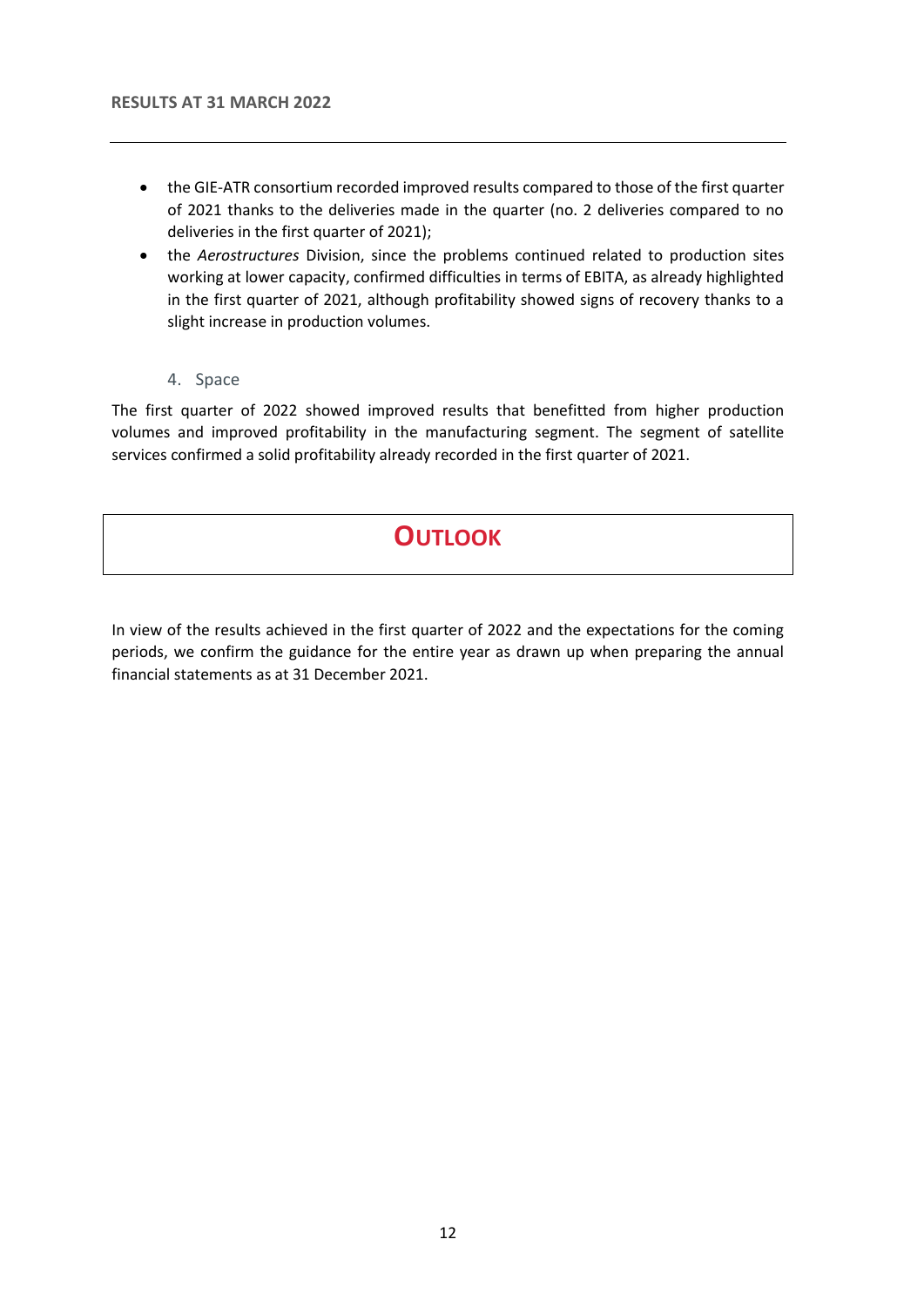# <span id="page-12-0"></span>**MAIN TRANSACTIONS OF THE FIRST 3 MONTHS OF 2022 AND**

### **SIGNIFICANT EVENTS OCCURRED AFTER THE PERIOD-END**

At the end of February 2022, Russia launched an offensive - which is still ongoing - against Ukraine, generating profound changes in the world's geopolitical and economic balance.

The process of integration and realisation of a European Defence and Security and, at the same time, the increase in defence spending by EU and neighbouring countries, are accelerating with consequent opportunities for companies operating in the sector. On the other hand, relations with Russia are significantly influenced by the numerous logistical and economic sanctions imposed by the European Union, other countries and other international bodies.

As reported in the 2021 Consolidated Financial Statements, to which reference is made, Leonardo has no significant exposure to these two countries and is carefully monitoring the situation to identify any consequences on its current and prospective situation.

#### **Industrial transactions:**

- *Acquisition of equity investment in Hensoldt AG.* 3 January 2022 saw the completion of the acquisition from Square Lux Holding II S.à r.l., a company controlled by funds advised by Kohlberg Kravis & Roberts & Co. L.P., of a 25.1% stake in Hensoldt AG, a company that is the leading German player in the field of sensor solutions for defence and security applications, with an ever-expanding portfolio in sensors, data management and robotics, at a price of €mil. 606. The transaction is an important step towards achieving the strategic objective of acquiring a leading position in the European Defence Electronics market, as defined in the "Be Tomorrow – Leonardo 2030" Plan, and reflects Leonardo's determination to play a leading role in the ongoing consolidation process, also with a view to future cooperation programmes at continental level;
- *National Strategic Hub for the Cloud.* On 21 March 2022, the partnership composed of TIM, Leonardo, Cassa Depositi e Prestiti (CDP, through the subsidiary CDP Equity) and Sogei, in compliance with the tender procedure, submitted the final bid for the National Strategic Hub (NSH) for the assignment, through a public-private partnership contract, of the design, implementation and management of an infrastructure for the provision of cloud services for the Public Administration. The offer envisages that, in the event of the tender being awarded, a joint venture will be set up between the members of the partnership in the form of an Italian law stock company for the provision of cloud solutions and services in support of the PA with a view to ensuring the highest possible level of data efficiency, security and reliability;
- *Sale of Global Enterprise Solutions (GES).* On 22 March 2022 the US subsidiary Leonardo DRS signed a definitive agreement to sell its Global Enterprise Solutions (GES) business to SES S.A. for USDmil. 450, gross of taxes, subject to customary working capital adjustments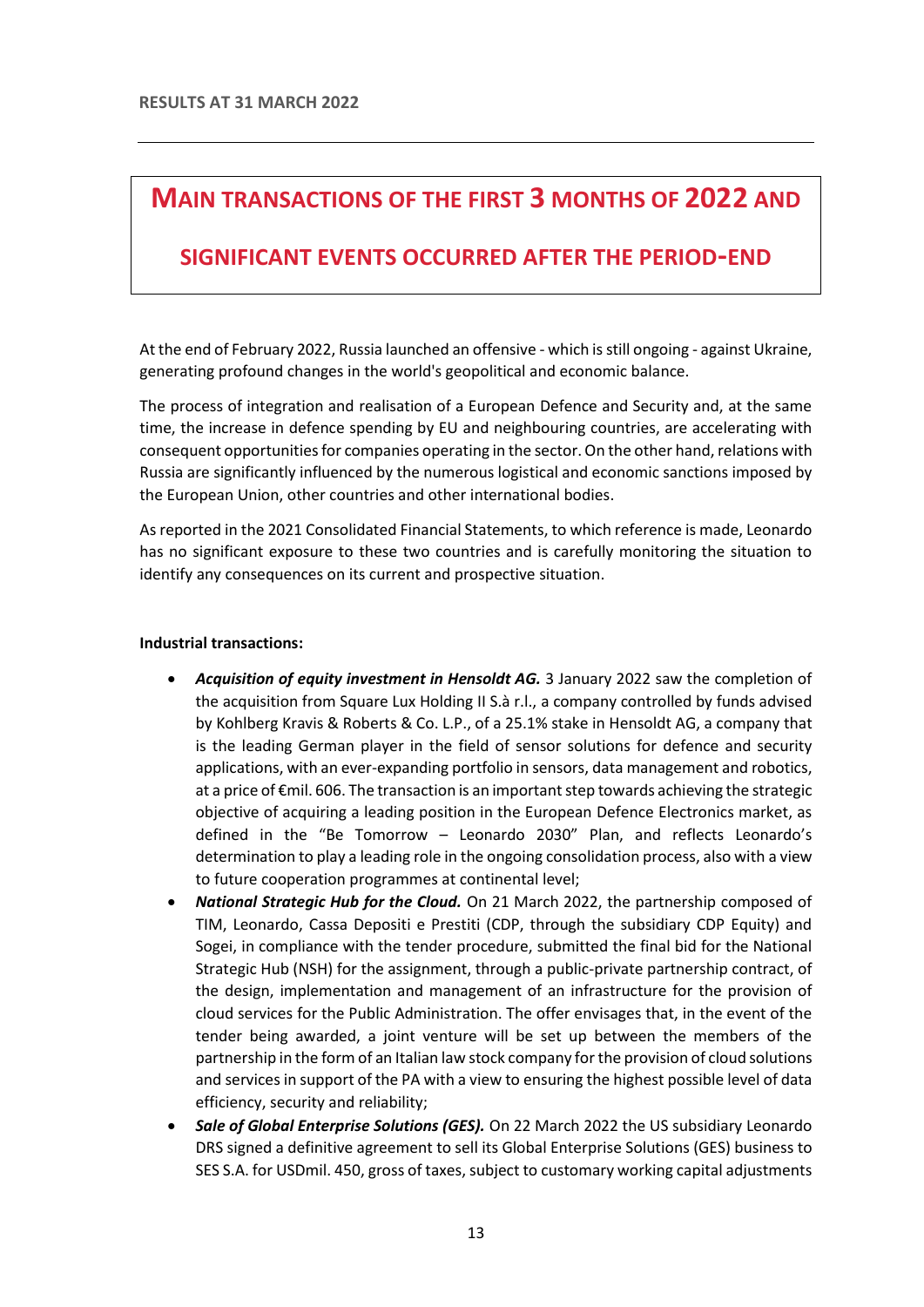at closing. GES is the largest provider of commercial satellite communications for the US government and offers mission-critical communications and world-class security solutions. The closing of the transaction is expected for the second half of 2022.

Moreover, we note that on 8 February 2022 Leonardo interrupted the process of selecting a partner for the automation business, as none of the parties that had expressed interest could guarantee the requirements of a long-term vision and an adequate investment plan that Leonardo had always considered to be essential elements. Leonardo is completing the analysis process to identify targeted actions on processes, organisation and governance in order to better face the reference market.

Following the end of the reporting period, on 26 April 2022, Leonardo DRS signed a binding agreement for the sale of its interest in the joint venture Advanced Acoustic Concepts to TDSI, a subsidiary of Thales. The closing of the transaction, subject to customary regulatory approvals and specific conditions*,* is expected for the second half of 2022.

*Financial transactions*. No new transaction was carried out on the financial markets during the first quarter of 2022. However, in January 2022 the remaining amount of €mil. 556 of the bond issued in December 2009 was repaid, having reached its natural expiry. Furthermore, as detailed in the Industrial Transactions, in January 2022 Leonardo acquired 25.1% of Hensoldt AG.

As at 31 March 2022 Leonardo had credit facilities available for a total of about €mil. 3,210 to meet the financing needs of the Group's recurring operations, broken down as follows: an ESGlinked Revolving Credit Facility totalling €mil. 2,400, divided into two tranches, and additional unconfirmed short-term lines of credit of about €mil. 810, which were used at the date for about €mil 65. Moreover, the subsidiary Leonardo US Holding had revocable short-term lines of credit in dollars, guaranteed by Leonardo Spa, for a total value of €mil. 225, entirely unused at 31 March 2022. Finally, Leonardo has unconfirmed lines of credit for guarantees for a total of €mil. 10,285, of which €mil. 3,575 available at 31 March 2022.

Outstanding bond issues are given a medium/long-term financial credit rating by the international rating agencies: Moody's Investors Service (Moody's), Standard & Poor's and Fitch. On the reporting date, Leonardo's credit ratings, compared to those preceding the last change, were as follows:

| Agency          | Last update  | <b>Previous</b>  |                | Updated          |          |
|-----------------|--------------|------------------|----------------|------------------|----------|
|                 |              | Credit<br>Rating | <b>Outlook</b> | Credit<br>Rating | Outlook  |
| Moody's         | October 2018 | Ba1              | positive       | Ba1              | stable   |
| Standard&Poor's | May 2022     | BB+              | stable         | $BB+$            | positive |
| Fitch           | January 2022 | BBB-             | negative       | BBB-             | stable   |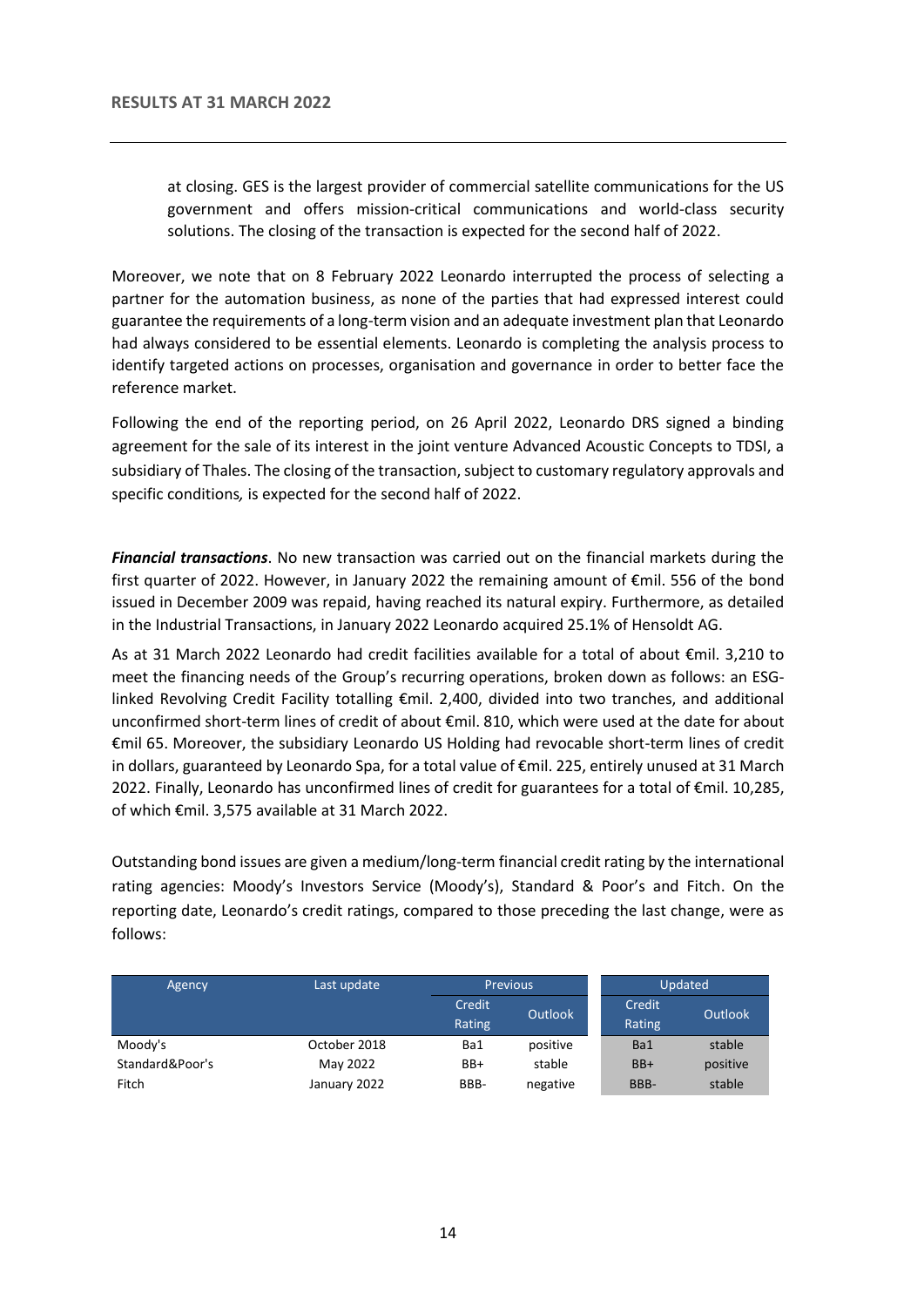# **EXPLANATORY NOTES**

<span id="page-14-0"></span>This interim reporting that has been approved today by the Board of Directors, was made available to the public at the registered office, with Borsa Italiana S.p.A., on the Company website [\(www.leonardocompany.com,](http://www.leonardocompany.com/) in the section Investors/Results and Reports), as well as on the website of the authorised storage mechanism NIS-Storage [\(www.emarketstorage.com\)](http://www.emarketstorage.com/).

The accounting policies, measurement criteria and consolidation methods used for this interim reporting at 31 March 2022, which should be read in conjunction with the Consolidated Financial Statements at 31 December 2021, are unchanged from those of the Consolidated Financial Statements at 31 December 2021 (except for those specifically applicable to interim financial reports) and the interim reporting at 31 March 2021.

This interim reporting, approved by the Board of Directors on 5 May 2022, was not subject to any statutory review.

### <span id="page-14-1"></span>**FINANCIAL INCOME AND EXPENSES**

|                                                         | For the 3 months ended 31 March |      |  |
|---------------------------------------------------------|---------------------------------|------|--|
|                                                         | 2021                            | 2022 |  |
| Interest                                                | (34)                            | (29) |  |
| Commissions                                             | (4)                             | (2)  |  |
| Fair value gains (losses) through profit or loss        |                                 | (1)  |  |
| Premiums (paid) received on forwards                    | (1)                             | (1)  |  |
| Exchange rate differences                               |                                 |      |  |
| Other financial income and expenses                     | (11)                            | (8)  |  |
| Share of profits/(losses) of equity-accounted investees | 3                               | 10   |  |
|                                                         | (46)                            | (30) |  |

The performance of net financial expenses in the first quarter of 2022 showed an improvement mainly attributable to lower expenses linked to the bond issues repaid during 2021 and in January 2022.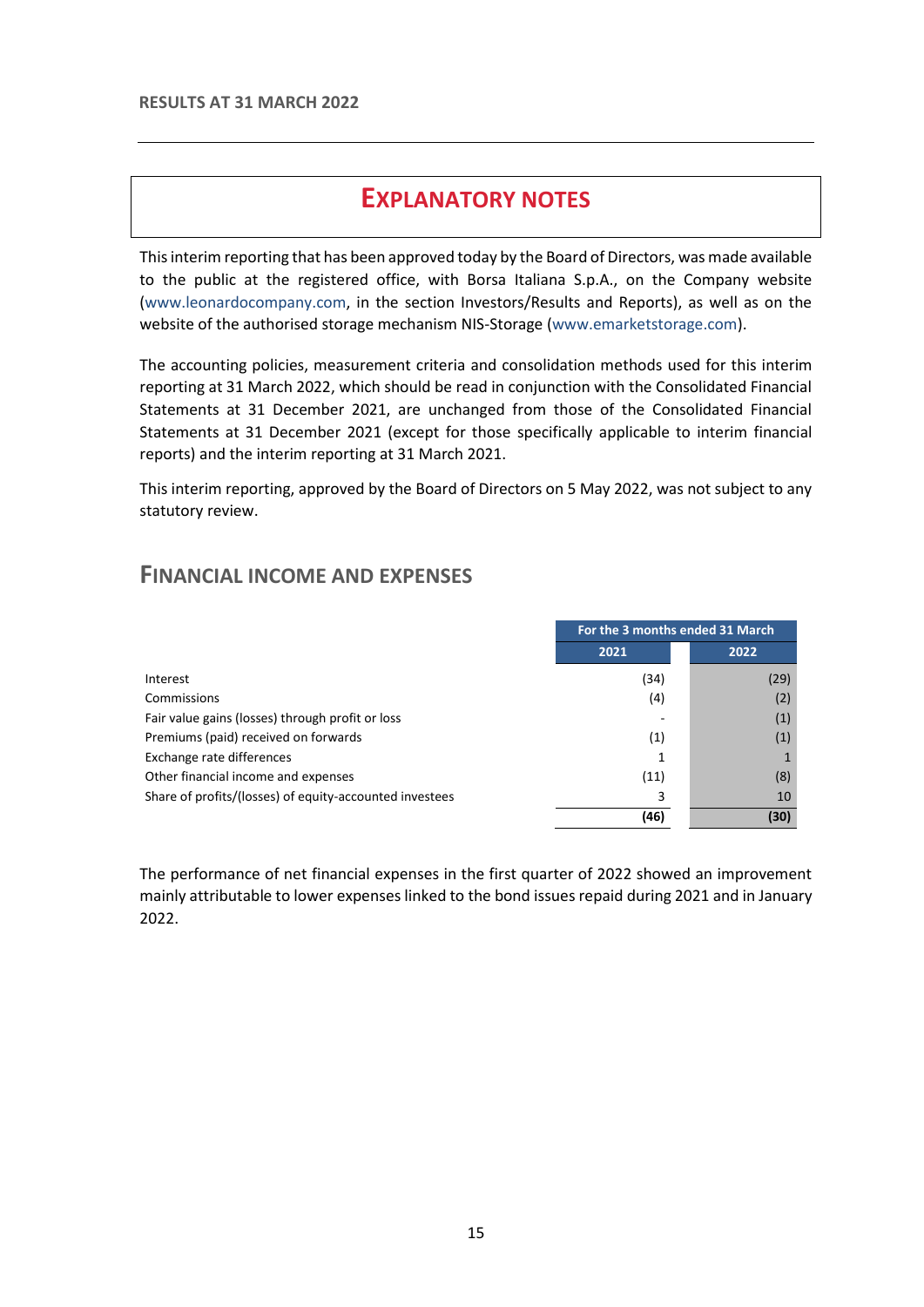### <span id="page-15-0"></span>**LOANS AND BORROWINGS**

The Group Net Debt breaks down as follows:

|                                                     | 31 March | 0f      | 31              | of which | 31 March | <sub>of</sub>  |
|-----------------------------------------------------|----------|---------|-----------------|----------|----------|----------------|
|                                                     | 2021     | which   | <b>December</b> | current  | 2022     | which          |
| $(\epsilon$ millions)                               |          | current | 2021            |          |          | current        |
| <b>Bonds</b>                                        |          | 575     | 2,481           | 626      | 1,875    | 14             |
|                                                     | 2,418    |         |                 |          |          |                |
| Bank debt                                           | 1,205    | 167     | 1,648           | 49       | 1,706    | 107            |
| Cash and cash equivalents                           | (408)    | (408)   | (2,479)         | (2, 479) | (383)    | (383)          |
| Net bank debt and bonds                             | 3,215    |         | 1,650           |          | 3,198    |                |
| Current loans and receivables from related          |          |         |                 |          |          |                |
| parties                                             | (94)     | (94)    | (45)            | (45)     | (32)     | (32)           |
| Other current loans and receivables                 | (21)     | (21)    | (16)            | (16)     | (16)     | (16)           |
| <b>Current loans and receivables and securities</b> | (115)    |         | (61)            |          | (48)     |                |
| Hedging derivatives in respect of debt items        | (12)     | (12)    | (8)             | (8)      | 16       | 16             |
| Related party lease liabilities                     | 32       | 4       | 30              | 4        | 28       | $\overline{4}$ |
| Other related party loans and borrowings            | 854      | 754     | 856             | 756      | 956      | 856            |
| Lease liabilities                                   | 529      | 61      | 538             | 78       | 534      | 75             |
| Other loans and borrowings                          | 137      | 68      | 117             | 45       | 104      | 31             |
| <b>Group Net Debt</b>                               | 4,640    |         | 3,122           |          | 4,788    |                |

*The reconciliation with the net financial position required by CONSOB Communication no. DEM/6064293 of 28 July 2006, updated by the provisions of ESMA Guideline 32-382-1138 of 4 March 2021 as implemented by CONSOB warning notice no. 5/21 of 29 April 2021, is provided in Annex 2.* 

The decrease in bonds compared to 31 December 2021 is attributable to the repayment of the remaining nominal amount of €mil. 556 of the bond issued in 2009 (original nominal amount of €mil. 600), which reached its natural expiry in January 2022.

Some credit lines and debt positions of the Group imply the compliance with financial covenants, linked to two financial ratios: the ratio of Group Net Debt excluding payables to the joint ventures MBDA and Thales Alenia Space and lease liabilities to EBITDA (worsened for the amortisation of rights of use) must not be higher than 3.75 and the ratio of EBITDA (worsened for the amortisation of rights of use) to Net interest must not be less than 3.25. These covenants are tested annually based on consolidated year-end data and the probability of default is not regarded as significant by the management. As reported in the Integrated Annual Report as at 31 December 2021, the tests on the data of the 2021 financial statements highlighted values largely within the ratios described above.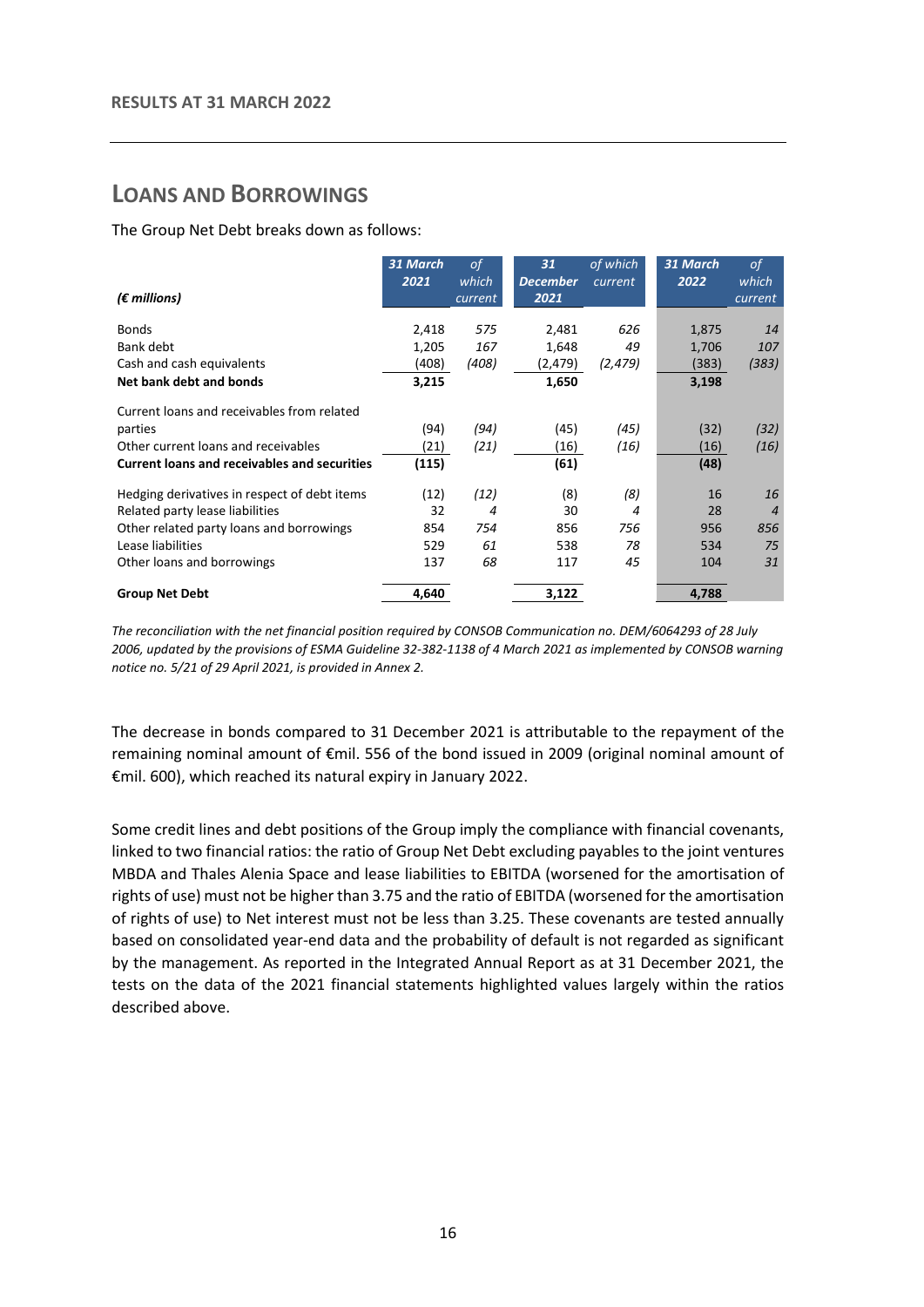### <span id="page-16-0"></span>**CONTINGENT LIABILITIES**

Below are the updates, compared to the situation at 31 December 2021 described in the Consolidated Financial Statements at 31 December 2021, to which reference should be made, related to the criminal proceedings pending against some Group companies or Leonardo and some former directors, as well as executives for acts committed in the performance of their duties at Group companies or at Leonardo:

- With reference to legal actions brought by Leonardo Spa against notices of invitation to appear at the hearing before the Patiala House Court of New Delhi within proceedings brought by the Indian Judicial Authority (Central Bureau of Investigation and Directorate of Enforcement) in relation to the supply of 12 AW 101 VIP/VVIP helicopters to the Indian Government, the Judge for Preliminary Investigations of the Court of Milan with order filed on 22 March 2022 accepted the applications for enforcement review submitted by the Company, revoking the decrees through which the notices had been ordered by the Public Prosecutor of Milan;
- As regards the criminal proceedings before the Court of Naples against some suppliers and subcontractors of the then Selex SeMa (now Selex ES) concerning the SISTRI system within which the company appeared as an aggrieved party in the proceedings, following the hearing held on 22 March 2022, the Court declared that the offence was extinguished on grounds of the statute of limitations.

\* \* \* \* \* \* \* \*

With reference to the ongoing civil proceedings we note that – compared to what described in the Consolidated Financial Statements as at 31 December 2021, to which reference should be made – the action brought by Firema under extraordinary management before the Court of Naples was postponed to the hearing of 14 June 2022 for the joinder to the proceedings filed under case no. 16312/15.

\* \* \* \* \* \* \* \*

With reference to the Group's long-term contracts, we note the international commercial arbitration brought on 25 October 2019 by Leonardo S.p.a. and PSC S.p.A. (collectively referred to as "LP" unincorporated joint venture) against Galfar Misnad Engineering & Contracting W.L.L., Salini-Impregilo S.p.A. (now Webuild) and Cimolai S.p.A. (collectively referred to as "GSIC" unincorporated joint venture). As part of these proceedings, several trial activities have already been carried out and various defence briefs have been exchanged, lastly that of LP on 10 February 2022. According to the arbitration schedule currently in force, the award is expected to be issued in February 2023, after the hearing (4-15 July 2022) and the exchange of the statements of claim and reply between the parties.

> For the Board of Directors The Chairman Luciano Carta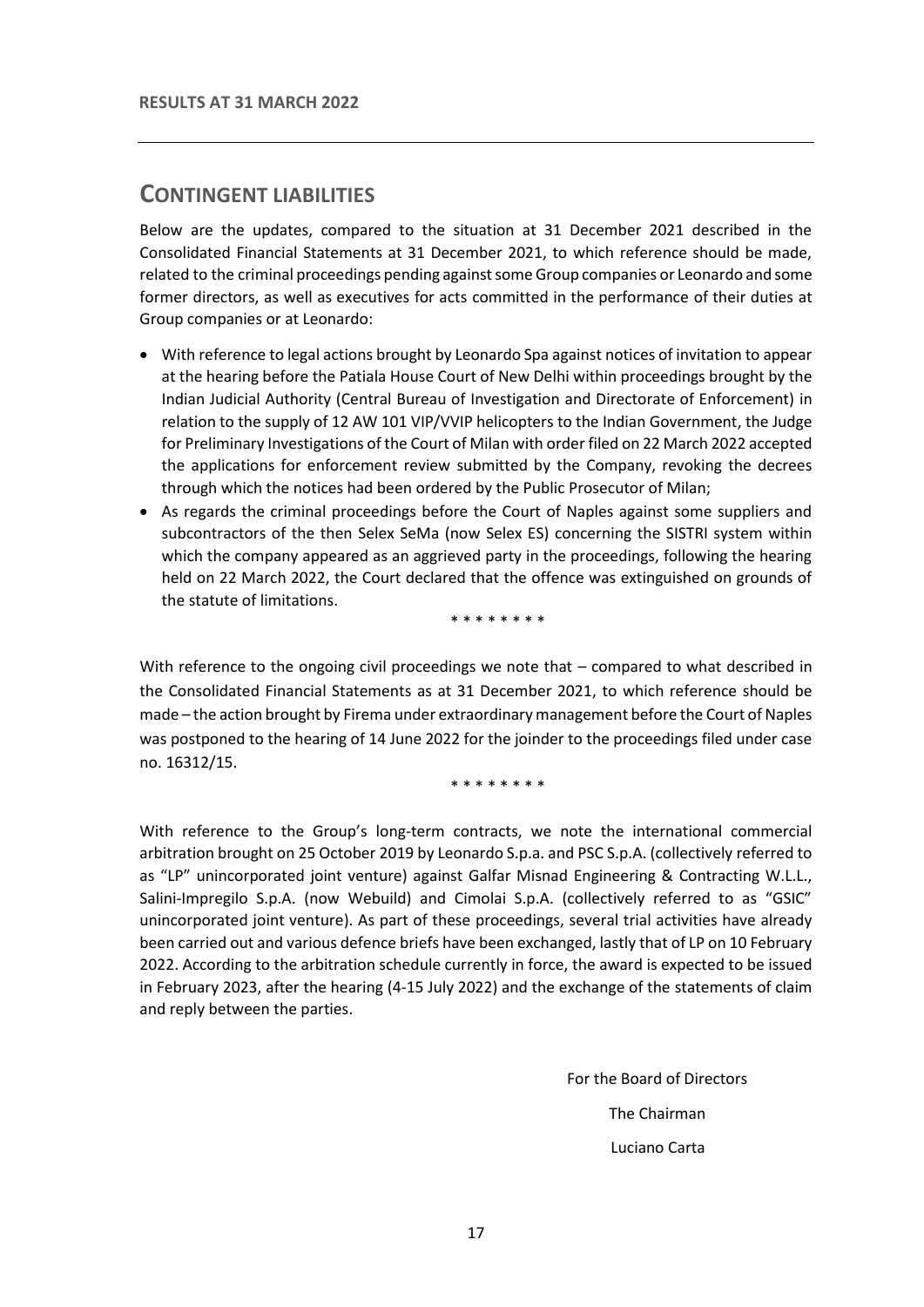# <span id="page-17-0"></span>**ANNEXES**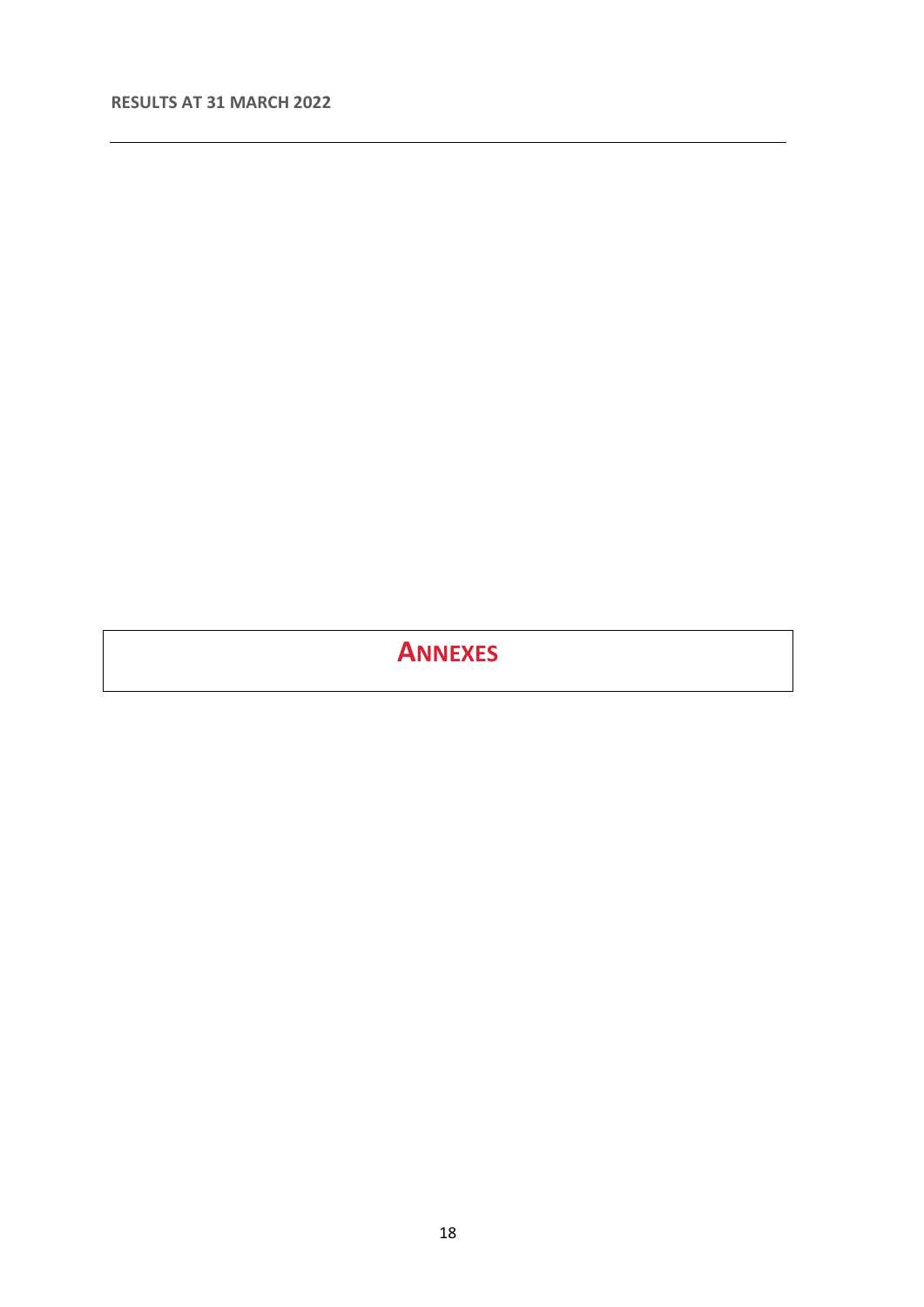# **ANNEX 1: SCOPE OF CONSOLIDATION**

<span id="page-18-0"></span>Below are the changes in the scope of consolidation compared with 31 March 2021:

| Company                                                                                                             | Event                            | Month                         |
|---------------------------------------------------------------------------------------------------------------------|----------------------------------|-------------------------------|
| Companies which entered the scope of consolidation:                                                                 |                                  |                               |
| G.E.M. Elettronica Srl                                                                                              | newly acquired                   | April 2021                    |
| Alea Srl                                                                                                            | newly acquired                   | August 2021                   |
| Hensoldt Ag                                                                                                         | newly acquired                   | January 2022                  |
| Companies which left the scope of consolidation:<br>CCRT Sistemi Spa (in bankr.) (*)<br>Agustawestland Holdings Ltd | deconsolidated<br>deconsolidated | December 2021<br>January 2022 |
| Companies involved in merger transactions:                                                                          |                                  |                               |
| <b>Merged company</b>                                                                                               | <b>Merging company</b>           | Month                         |
| Vitrociset Spa                                                                                                      | Leonardo Spa                     | January 2022                  |

#### **Companies which changed their name:**

| New name                      | Month                                                            |
|-------------------------------|------------------------------------------------------------------|
|                               | April 2021                                                       |
|                               | June 2021                                                        |
| Telespazio French Guiana Sarl | June 2021                                                        |
| Leonardo Logistics Spa        | September 2021                                                   |
|                               | Leonardo Cae Advanced Jet Training Srl<br>Telespazio Belgium Srl |

(\*): companies valued at cost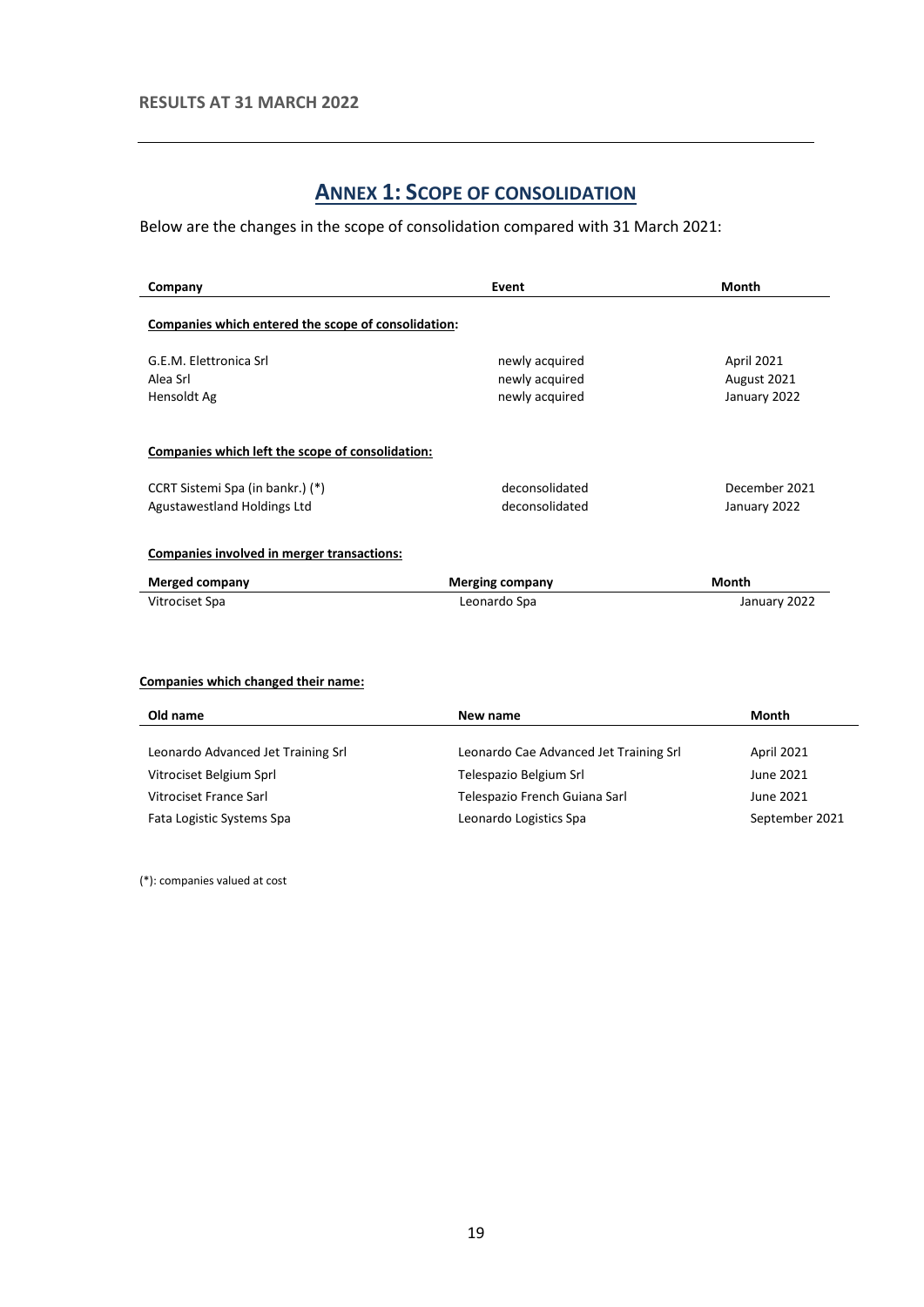### **ANNEX 2: NON-GAAP" ALTERNATIVE PERFORMANCE INDICATORS**

<span id="page-19-0"></span>Leonardo's Management assesses the Group's performance and that of its business segments based on a number of indicators that are not envisaged by the IFRSs. Specifically, EBITA is used as the primary indicator of profitability, since it allows us to analyse the Group's marginality by eliminating the impacts of the volatility associated with non-recurring, extraordinary items or items unrelated to ordinary operations.

As required by Consob Communication 0092543 of 3 December 2015, implementing the ESMA guidelines 2015/1415 on alternative performance indicators, below is a description of the components of each of these indicators:

- **New orders***:* this includes contracts entered into with customers during the period that have commercial substance and represent an obligation for both parties to fulfil the contract.
- **Order backlog***:* this figure is the sum of the order backlog for the preceding period and new orders, less revenues during the reference period.
- **EBITDA**: this is given by EBITA, as defined below, before amortisation (excluding amortisation of intangible assets from business combinations), depreciation and impairment losses (net of those relating to goodwill or classified among "non-recurring costs").
- **EBITA***:* it is arrived at by eliminating from EBIT, as defined below, the following items:
	- any impairment in goodwill;
	- amortisation and impairment, if any, of the portion of the purchase price allocated to intangible assets as part of business combinations, as required by IFRS 3;
	- restructuring costs that are a part of defined and significant plans. This item includes personnel costs as well as any and all other costs deriving from the reorganisation (e.g. impairment of assets, costs for the closure of sites, relocation costs, etc.);
	- other non-recurring or unusual costs or income, i.e. connected to particularly significant or exceptional events that are not related to the ordinary performance of the business. The item includes charges incurred during M&A transactions, charges linked to disposed businesses and/or products and systems, and the recognition of losses on contracts that have become onerous as a result of non-operating events.

EBITA is then used to calculate return on sales (ROS) and return on investment (ROI).

A reconciliation of Income before tax and financial expense, EBIT and EBITA is shown below: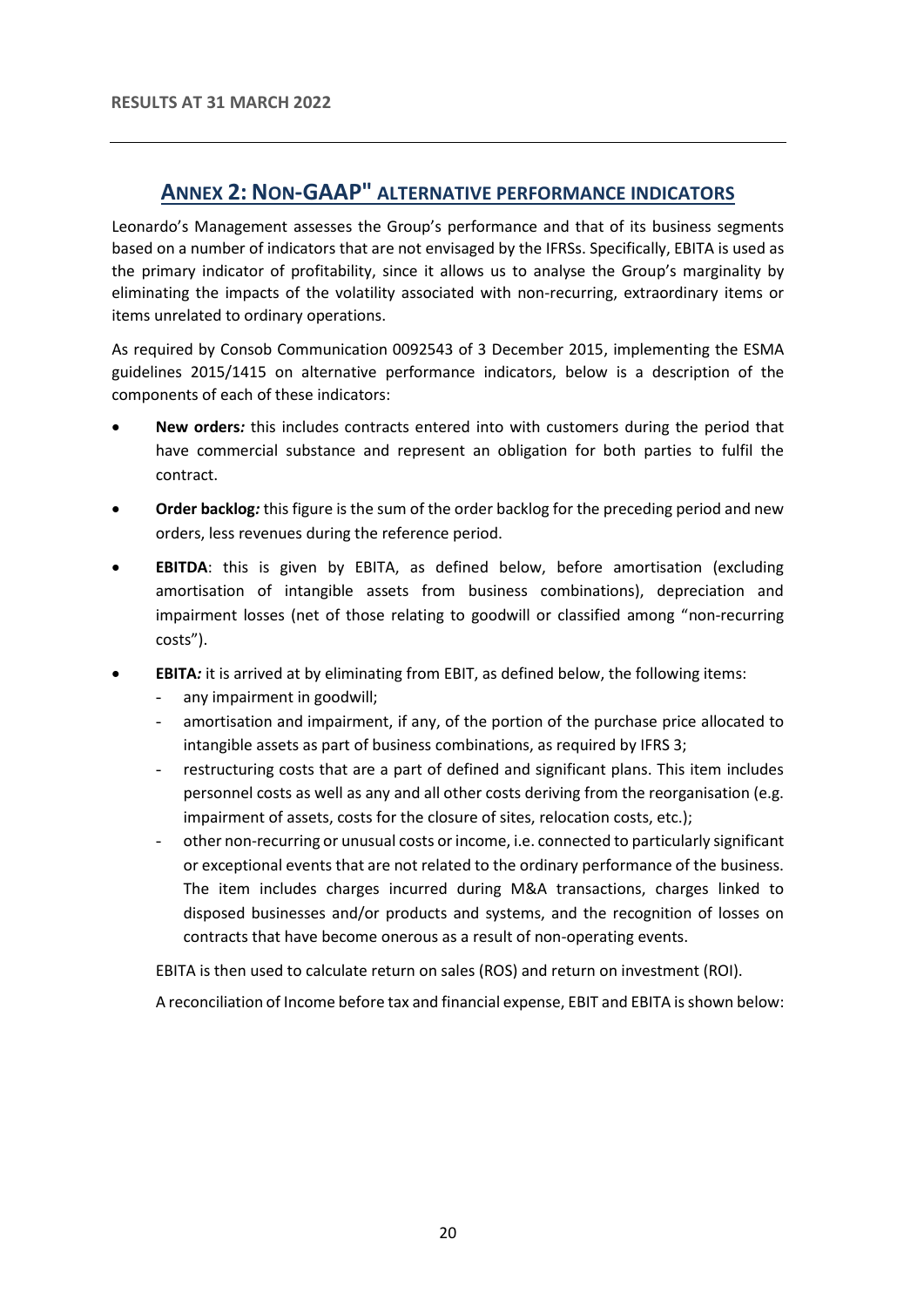#### **RESULTS AT 31 MARCH 2022**

| $(\epsilon$ millions)                                          | For the 3 months ended 31 March |      |  |
|----------------------------------------------------------------|---------------------------------|------|--|
|                                                                | 2021                            | 2022 |  |
| Income before tax and financial expenses                       | 74                              | 110  |  |
| Equity-accounted strategic investments                         | 1                               | 13   |  |
| <b>EBIT</b>                                                    | 75                              | 123  |  |
| Amortisation of intangible assets acquired as part of business |                                 |      |  |
| combinations                                                   | 5                               | 6    |  |
| Restructuring costs                                            | 4                               |      |  |
| Non-recurring (income) expense                                 | 11                              |      |  |
| <b>EBITA</b>                                                   | 95                              | 132  |  |

- **Return on Sales (ROS)**: this is calculated as the ratio of EBITA to revenue.
- **EBIT**: this is obtained by adding to Income before tax and financial expenses (defined as earnings before "financial income and expense", "share of profits (losses) of equityaccounted investees", "income taxes" and "Profit (loss) from discontinued operations") the Group's share of profit in the results of its strategic Joint Ventures (MBDA, GIE ATR, TAS, Telespazio and Hensoldt), reported in the "share of profits (losses) of equity-accounted investees". Until 31 December 2021 this indicator included solely the part of the results of the strategic joint ventures (MBDA, GIE ATR, TAS and Telespazio) pertaining to the Group.
- **Net result before extraordinary transactions**: this is the Net Result before the result from discontinued operations and the effects of the extraordinary transactions (acquisitions and disposals).
- **Group Net Debt**: this includes cash, financial receivables and current securities, net of (current and non-current) loans and borrowings and of the fair value of derivatives covering financial debt items, as well as the main non-current receivables. The reconciliation with the net financial position required by the Consob communication no. DEM/6064293 of 28 July 2006, updated by the provisions of the EMSA Guideline 32-382-1138 of 4 March 2021 as implemented by Consob warning notice no. 5/21 of 29 April 2021, is reported below:

|                                                   | <b>31 December 2021</b> | <b>31 March 2022</b> |
|---------------------------------------------------|-------------------------|----------------------|
| A - Cash                                          | (2, 479)                | (383)                |
| C - Other current financial assets                | (61)                    | (48)                 |
| D - Liquidity                                     | (2,540)                 | (431)                |
| E - Current financial debt (*)                    | 932                     | 1,073                |
| F - Current portion of non-current financial debt | 626                     | 14                   |
| <b>G</b> - Current financial debt                 | 1,558                   | 1,087                |
| H - Net current financial debt (funds)            | (982)                   | 656                  |
| I - Non-current financial debt (*)                | 4,112                   | 4,116                |
| J - Debt instruments (**)                         | (8)                     | 16                   |
| K-Trade payables and other non-current debt       | 165                     | 166                  |
| L - Non-current financial debt                    | 4.269                   | 4,298                |
| M - Total financial debt                          | 3,287                   | 4,954                |

*(\*) Includes payables for leases of €mil. 79 in current payables and €mil. 483 in non-current payables (€mil. 82 current and €mil. 486 non-current at 31 December 2021)*

*(\*\*) Includes the fair value of FX hedging derivatives in respect of debt items*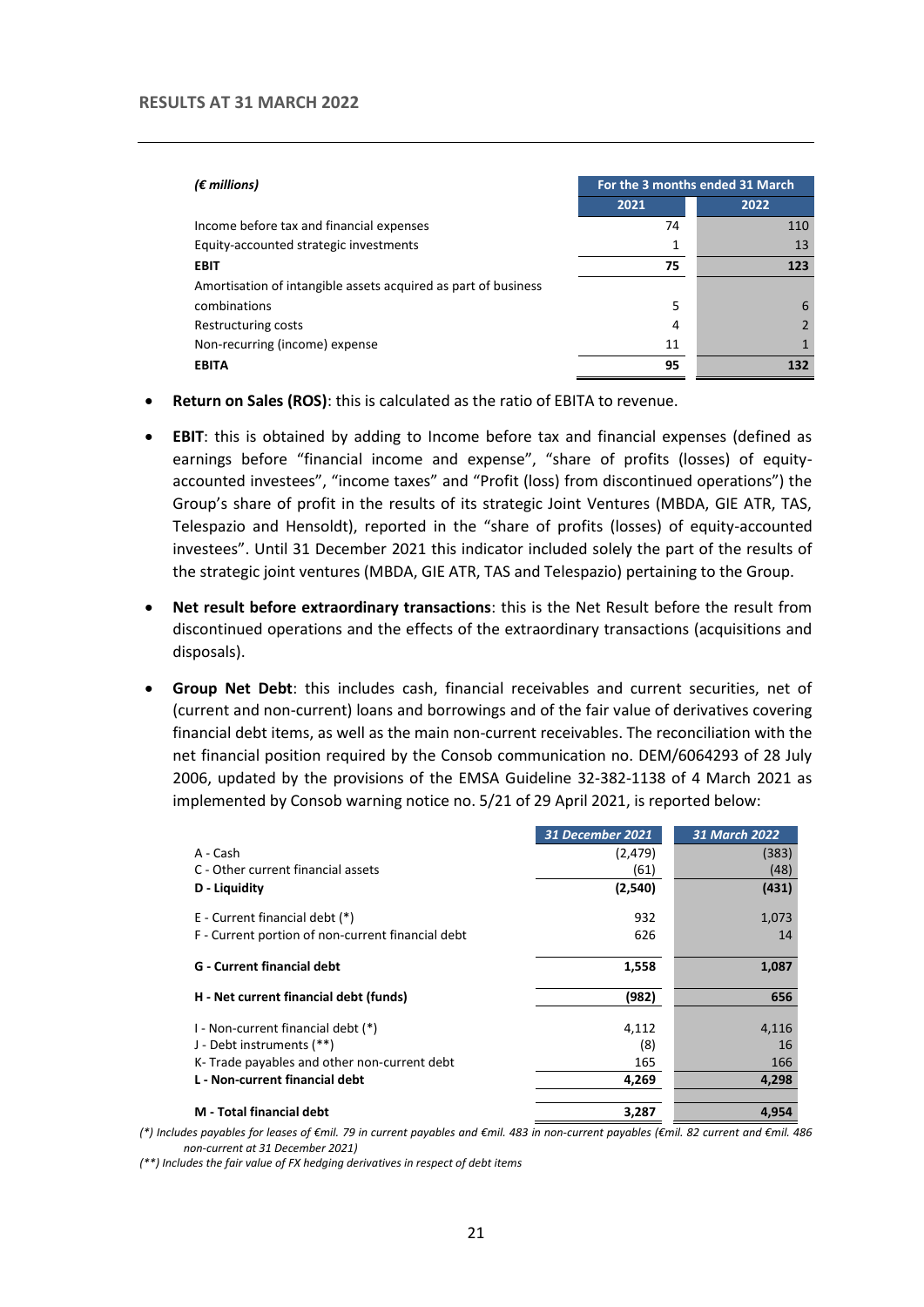- **Free Operating Cash-Flow (FOCF**): this is the sum of the cash flows generated by (used in) operating activities (excluding the changes in the Group Net Debt), the cash flows generated by (used in) ordinary investing activities (investment and divestment of intangible assets, property, plant and equipment, and equity investments, net of cash flows from the purchase or sale of equity investments that, due to their nature or significance, are considered "strategic investments") and dividends. The calculation of FOCF is presented in the reclassified statement of cash flows shown in the section "Group results and financial position".
- **Return on Investments (ROI):** this is calculated as the ratio of EBITA to the average net capital invested in the 12 months before the reporting period.
- **Workforce**: the number of employees recorded in the register on the last day of the period.